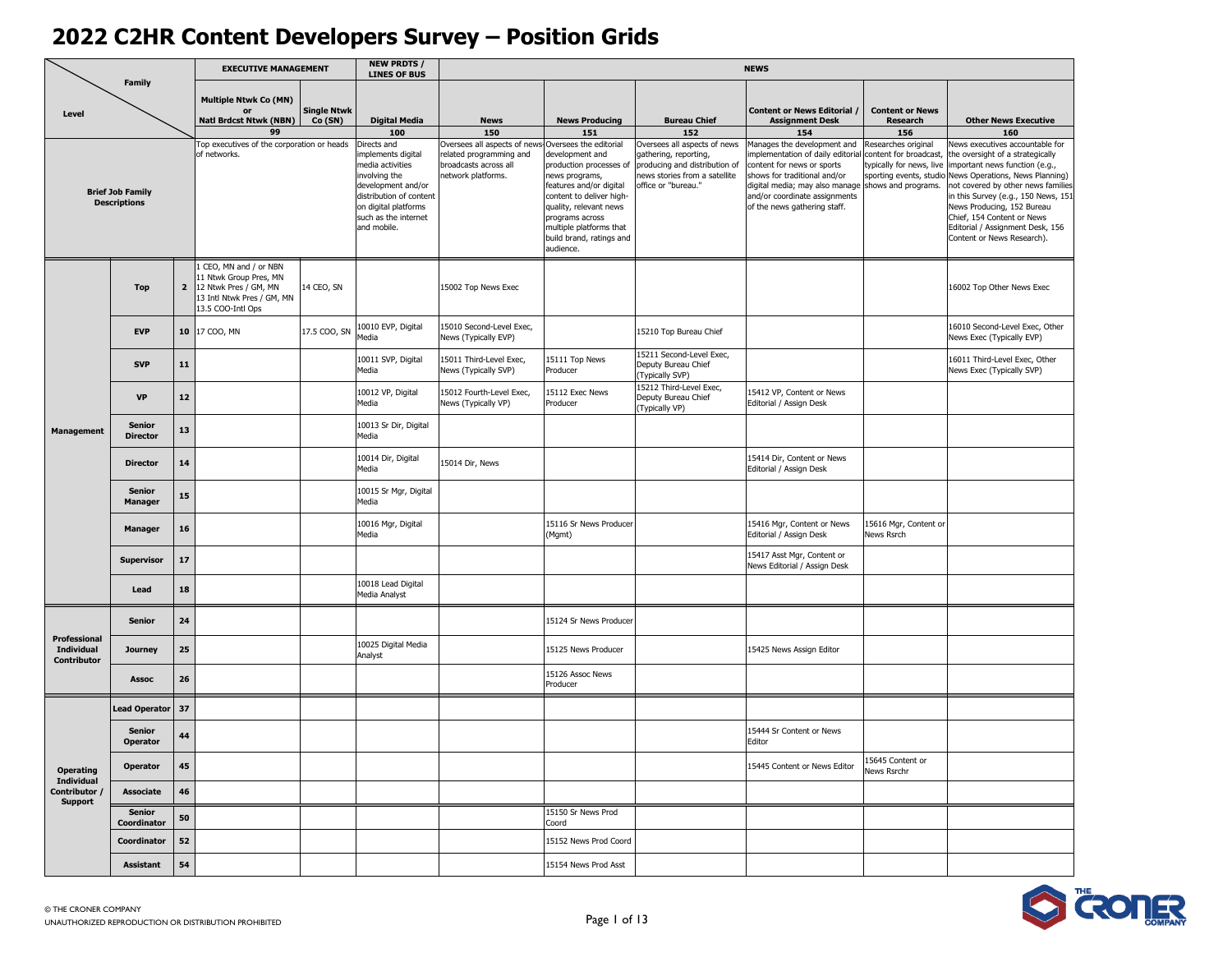|                                                      |                                                |                         |                                                                         |                                                                                                                                                      |                                                                                                                                        |                                                            | PROGRAMMING                                                                                                                               |                                                                                          |                                                                                                              |                                                                                                                                     |                                                                                                                                     |
|------------------------------------------------------|------------------------------------------------|-------------------------|-------------------------------------------------------------------------|------------------------------------------------------------------------------------------------------------------------------------------------------|----------------------------------------------------------------------------------------------------------------------------------------|------------------------------------------------------------|-------------------------------------------------------------------------------------------------------------------------------------------|------------------------------------------------------------------------------------------|--------------------------------------------------------------------------------------------------------------|-------------------------------------------------------------------------------------------------------------------------------------|-------------------------------------------------------------------------------------------------------------------------------------|
| Level                                                | <b>Family</b>                                  |                         | Programming                                                             | Program<br><b>Acquisitions</b>                                                                                                                       | Original<br>Programming                                                                                                                | Program<br><b>Development</b>                              | <b>Current</b><br>Programming                                                                                                             | <b>International</b><br>Program<br><b>Development</b>                                    | <b>Program Scheduling</b>                                                                                    | <b>Talent Relations</b>                                                                                                             | <b>Show Booking</b>                                                                                                                 |
|                                                      | <b>Brief Job Family</b><br><b>Descriptions</b> |                         | 200<br>Oversees / supports<br>activities in any area of<br>programming. | 210<br>Negotiates for and<br>acquires programs that<br>enhance the network's<br>competitive standing,<br>ratings, identity and<br>advertising sales. | 220<br>Develops, selects and<br>tracks production of<br>new and original<br>programming for the<br>network (i.e., new<br>series only). | 230<br>Develops pipeline of<br>new programming<br>content. | 235<br>Provides creative<br>direction for new and<br>returning scripted<br>series. Serves as<br>creative "voice of<br>network" to a show. | 240<br>Develops pipeline of<br>new programming<br>content in markets<br>outside the U.S. | 250<br>Develops and distributes<br>schedules for programming,<br>interstitials or both.                      | 260<br>Selects talent and<br>coordinates logistical<br>arrangements for on-air<br>talent working on shows,<br>promotions or events. | 261<br>Implements and<br>coordinates on-air<br>guest booking for<br>programs, typically for<br>high-profile talent<br>and/or shows. |
|                                                      | <b>Top</b>                                     | $\overline{\mathbf{z}}$ |                                                                         |                                                                                                                                                      |                                                                                                                                        |                                                            |                                                                                                                                           | 20002 Top Programming Executive (at Multiple Network Company, Network Group or Genre)    | 20002.5 Top Network Programming Executive (of Single Network Company or 2nd Level of Network Group or Genre) |                                                                                                                                     |                                                                                                                                     |
|                                                      | <b>EVP</b>                                     | 10                      |                                                                         | 21010 EVP, Prgm Acq                                                                                                                                  | 22010 EVP, Original<br>Prgmg                                                                                                           | 23010 EVP, Prgm Dev                                        | 23510 EVP, Current<br>Prgmg                                                                                                               |                                                                                          | 25010 EVP, Prgm Sched                                                                                        | 26010 EVP, Talent<br>Relations                                                                                                      |                                                                                                                                     |
|                                                      | <b>SVP</b>                                     | 11                      |                                                                         | 21011 SVP, Prgm Acq                                                                                                                                  | 22011 SVP, Original<br>Prgmg                                                                                                           | 23011 SVP, Prgm Dev                                        | 23511 SVP, Current<br>Prgmg                                                                                                               | 24011 SVP, Intl Prgm<br>Dev                                                              | 25011 SVP, Prgm Sched                                                                                        | 26011 SVP, Talent<br>Relations                                                                                                      |                                                                                                                                     |
| <b>Management</b>                                    | <b>VP</b>                                      | 12                      |                                                                         | 21012 VP, Prgm Acq                                                                                                                                   | 22012 VP, Original<br><sup>2</sup> rgmg                                                                                                | 23012 VP, Prgm Dev                                         | 23512 VP, Current<br>Prgmg                                                                                                                | 24012 VP, Intl Prgm<br>Dev                                                               | 25012 VP, Prgm Sched                                                                                         | 26012 VP, Talent<br>Relations                                                                                                       |                                                                                                                                     |
|                                                      | <b>Senior</b><br><b>Director</b>               | 13                      |                                                                         | 21013 Sr Dir, Prgm Acq                                                                                                                               | 22013 Sr Dir, Original<br>Prgmg                                                                                                        | 23013 Sr Dir, Prgm Dev                                     | 23513 Sr Dir, Current<br>Prgmg                                                                                                            |                                                                                          | 25013 Sr Dir, Prgm Sched                                                                                     | 26013 Sr Dir, Talent<br>Relations                                                                                                   |                                                                                                                                     |
|                                                      | <b>Director</b>                                | 14                      |                                                                         | 21014 Dir, Prgm Acq                                                                                                                                  | 22014 Dir, Original<br>Prgmg                                                                                                           | 23014 Dir, Prqm Dev                                        | 23514 Dir, Current<br>Prgmg                                                                                                               | 24014 Dir, Intl Prgm<br>Dev                                                              | 25014 Dir, Prgm Sched                                                                                        | 26014 Dir, Talent<br>Relations                                                                                                      |                                                                                                                                     |
|                                                      | <b>Senior</b><br><b>Manager</b>                | 15                      |                                                                         | 21015 Sr Mgr, Prgm<br>Acq                                                                                                                            | 22015 Sr Mgr, Original 23015 Sr Mgr, Prgm<br>Prgmg                                                                                     | Dev                                                        | 23515 Sr Mgr, Current<br>Prgmg                                                                                                            |                                                                                          | 25015 Sr Mgr, Prgm Sched                                                                                     | 26015 Sr Mgr, Talent<br>Relations                                                                                                   |                                                                                                                                     |
|                                                      | <b>Manager</b>                                 | 16                      |                                                                         | 21016 Mgr, Prgm Acq                                                                                                                                  | 2016 Mgr, Original<br><sup>2</sup> rgmg                                                                                                | 23016 Mgr, Prgm Dev                                        | 23516 Mgr, Current<br>Prgmg                                                                                                               | 24016 Mgr, Intl Prgm<br>Dev                                                              | 25016 Mgr, Prgm Sched                                                                                        | 26016 Mgr, Talent<br>Relations                                                                                                      |                                                                                                                                     |
|                                                      | <b>Supervisor</b>                              | 17                      |                                                                         |                                                                                                                                                      |                                                                                                                                        |                                                            |                                                                                                                                           |                                                                                          |                                                                                                              |                                                                                                                                     |                                                                                                                                     |
|                                                      | Lead                                           | 18                      |                                                                         |                                                                                                                                                      |                                                                                                                                        |                                                            |                                                                                                                                           |                                                                                          |                                                                                                              |                                                                                                                                     |                                                                                                                                     |
| <b>Professional</b>                                  | Senior                                         | 24                      |                                                                         | 21025 Prgm Acq                                                                                                                                       | 22025 Orig Prgm                                                                                                                        | 23025 Prgm Dev                                             |                                                                                                                                           | 24025 Intl Prgm Dev                                                                      |                                                                                                              | 26025 Talent Relations                                                                                                              |                                                                                                                                     |
| Individual<br><b>Contributor</b>                     | Journey<br><b>Assoc</b>                        | 25<br>26                |                                                                         | Specialist                                                                                                                                           | Specialist                                                                                                                             | Specialist                                                 |                                                                                                                                           | Specialist                                                                               |                                                                                                              | Specialist                                                                                                                          | 26125 Show Booker                                                                                                                   |
|                                                      | <b>Lead Operator</b>                           | 37                      |                                                                         |                                                                                                                                                      |                                                                                                                                        |                                                            |                                                                                                                                           |                                                                                          |                                                                                                              |                                                                                                                                     |                                                                                                                                     |
|                                                      | <b>Senior</b><br><b>Operator</b>               | 44                      |                                                                         |                                                                                                                                                      |                                                                                                                                        |                                                            |                                                                                                                                           |                                                                                          | 25044 Sr Prgm Scheduler                                                                                      |                                                                                                                                     |                                                                                                                                     |
| <b>Operating</b>                                     | Operator                                       | 45                      |                                                                         |                                                                                                                                                      |                                                                                                                                        |                                                            |                                                                                                                                           |                                                                                          | 25045 Prgm Scheduler                                                                                         |                                                                                                                                     |                                                                                                                                     |
| <b>Individual</b><br>Contributor /<br><b>Support</b> | <b>Associate</b>                               | 46                      |                                                                         |                                                                                                                                                      |                                                                                                                                        |                                                            |                                                                                                                                           |                                                                                          |                                                                                                              |                                                                                                                                     |                                                                                                                                     |
|                                                      | Senior<br>Coordinator                          | 50                      |                                                                         |                                                                                                                                                      |                                                                                                                                        |                                                            |                                                                                                                                           |                                                                                          |                                                                                                              |                                                                                                                                     |                                                                                                                                     |
|                                                      | Coordinator                                    | 52                      |                                                                         |                                                                                                                                                      |                                                                                                                                        | 20052 Programming Coord (Any Area of Programming)          |                                                                                                                                           |                                                                                          |                                                                                                              | 26052 Talent Relations<br>Coord                                                                                                     |                                                                                                                                     |
|                                                      | <b>Assistant</b>                               | 54                      |                                                                         |                                                                                                                                                      |                                                                                                                                        |                                                            |                                                                                                                                           |                                                                                          |                                                                                                              |                                                                                                                                     |                                                                                                                                     |

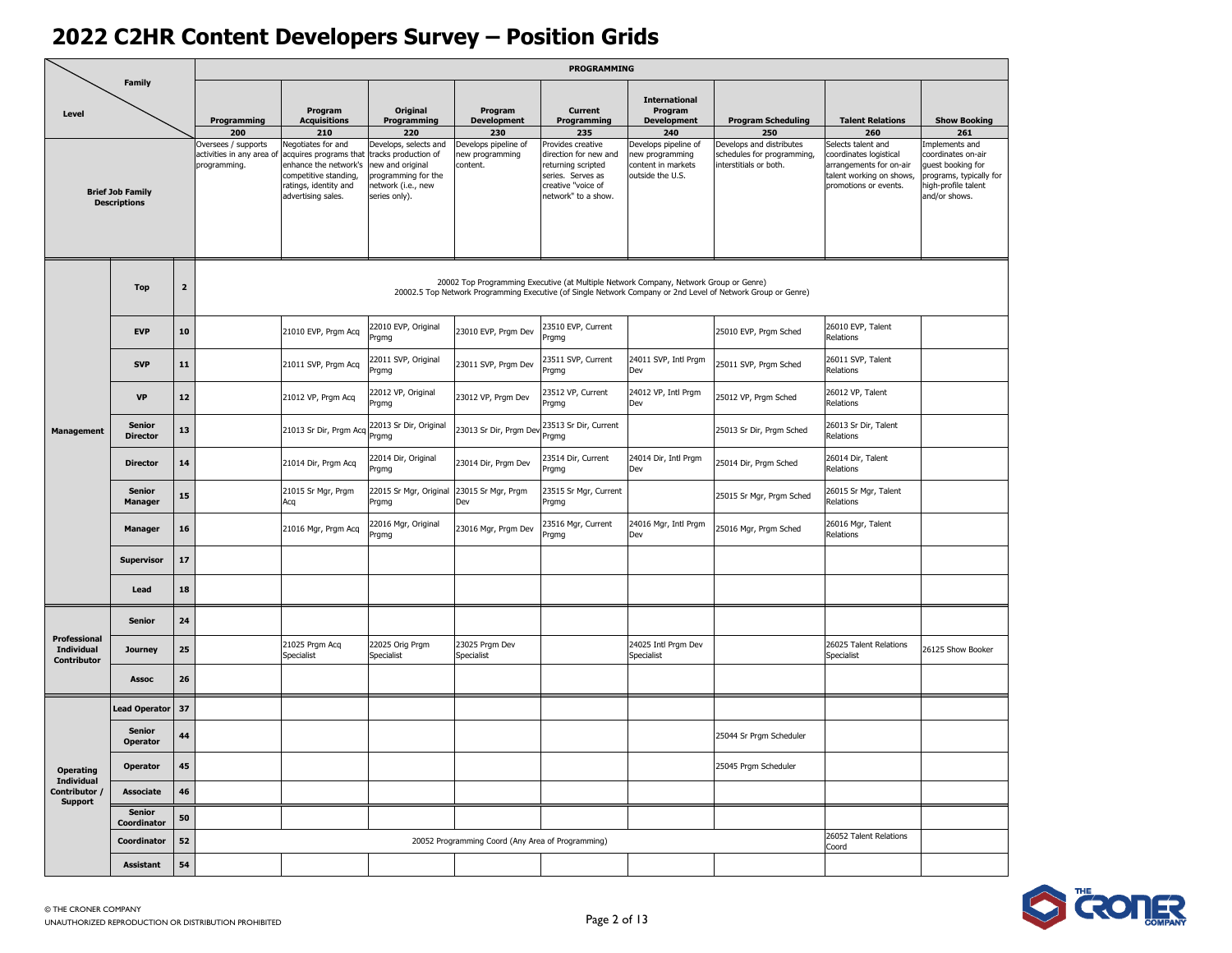|                                                  |                                                |             |                                                                                                                                                                 |                                                                                                                             |                                                                                                             | <b>PRODUCTION - CREATIVE</b>                                                                                                          |                                                                                                                                                                   |                                                                                                                                                     |                                                                                                                                                               |                                                                             |                                                                                                                                                                           |
|--------------------------------------------------|------------------------------------------------|-------------|-----------------------------------------------------------------------------------------------------------------------------------------------------------------|-----------------------------------------------------------------------------------------------------------------------------|-------------------------------------------------------------------------------------------------------------|---------------------------------------------------------------------------------------------------------------------------------------|-------------------------------------------------------------------------------------------------------------------------------------------------------------------|-----------------------------------------------------------------------------------------------------------------------------------------------------|---------------------------------------------------------------------------------------------------------------------------------------------------------------|-----------------------------------------------------------------------------|---------------------------------------------------------------------------------------------------------------------------------------------------------------------------|
| Level                                            | <b>Family</b>                                  |             | <b>Music Content</b><br>270                                                                                                                                     | Producing<br>300                                                                                                            | <b>Podcast Producing</b><br>302                                                                             | Coordinating<br>Producing<br>305                                                                                                      | <b>Prediting</b><br>310                                                                                                                                           | <b>Multimedia</b><br>Producing<br>315                                                                                                               | <b>Digital Journalist</b><br>331                                                                                                                              | <b>PRODUCTION</b><br><b>MANAGEMENT</b><br>340                               | <b>RESOURCE</b><br><b>SCHEDULING</b><br>350                                                                                                                               |
|                                                  | <b>Brief Job Family</b><br><b>Descriptions</b> |             | Supervises and<br>produces music to be<br>inserted into content<br>such as live action<br>movies, series,<br>programs, music video<br>and soundtrack<br>albums. | Leads the creative and<br>content aspects, and<br>production processes,<br>of programs, features<br>and/or digital content. | Conceives, produces,<br>manages, edits and<br>readies podcasts for<br>distribution on digital<br>platforms. | Responsible for content Writes, produces and<br>quality and<br>administrative and<br>personnel<br>management of<br>assigned programs. | edits on-air promotions<br>and/or programming<br>for the network.<br>Makes the full scope of<br>creative, content,<br>production and many<br>editorial decisions. | Develops, produces<br>and directs short video<br>clips and media<br>projects from concept<br>to completion for<br>distribution across<br>platforms. | Writes digital content<br>and content updates<br>for website, social<br>media, apps, digital<br>editions, and other<br>editorially based digital<br>channels. | lanages the business,<br>ogistical and technical<br>aspects of productions. | Schedules resources<br>required in the<br>production and post<br>production of<br>programming and/or<br>live events. Does not<br>schedule programming<br>for the network. |
|                                                  | <b>Top</b>                                     | $\mathbf 2$ |                                                                                                                                                                 |                                                                                                                             |                                                                                                             | 26802 Top Production Executive                                                                                                        |                                                                                                                                                                   |                                                                                                                                                     |                                                                                                                                                               |                                                                             |                                                                                                                                                                           |
|                                                  | <b>EVP</b>                                     | 10          |                                                                                                                                                                 |                                                                                                                             |                                                                                                             |                                                                                                                                       |                                                                                                                                                                   |                                                                                                                                                     |                                                                                                                                                               |                                                                             |                                                                                                                                                                           |
| <b>Management</b>                                | <b>SVP</b>                                     | 11          | 27011 SVP, Music<br>Content                                                                                                                                     | 30011 Sr Exec<br>Producer                                                                                                   |                                                                                                             |                                                                                                                                       |                                                                                                                                                                   |                                                                                                                                                     |                                                                                                                                                               | 34011 SVP, Prodn                                                            |                                                                                                                                                                           |
|                                                  | <b>VP</b>                                      | 12          | 27012 VP, Music<br>Content                                                                                                                                      | 30012 Exec Producer                                                                                                         |                                                                                                             | 30512 VP, Coordinating<br>Producing                                                                                                   |                                                                                                                                                                   |                                                                                                                                                     |                                                                                                                                                               | 34012 VP, Prodn                                                             | 35012 VP, Resource<br>Scheduling                                                                                                                                          |
|                                                  | <b>Senior</b><br><b>Director</b>               | 13          | 27013 Sr Dir, Music<br>Content                                                                                                                                  |                                                                                                                             |                                                                                                             |                                                                                                                                       |                                                                                                                                                                   |                                                                                                                                                     |                                                                                                                                                               | 34013 Sr Dir, Prodn                                                         |                                                                                                                                                                           |
|                                                  | <b>Director</b>                                | 14          | 27014 Dir, Music<br>Content                                                                                                                                     |                                                                                                                             |                                                                                                             | 30514 Sr Coordinating<br>Producer                                                                                                     |                                                                                                                                                                   | 31514 Dir, Multimedia<br>Producing                                                                                                                  |                                                                                                                                                               | 34014 Dir, Prodn                                                            | 35014 Dir, Resource<br>Scheduling                                                                                                                                         |
|                                                  | <b>Senior</b><br><b>Manager</b>                | 15          | 27015 Sr Mgr, Music<br>Content                                                                                                                                  |                                                                                                                             |                                                                                                             |                                                                                                                                       |                                                                                                                                                                   |                                                                                                                                                     |                                                                                                                                                               | 34015 Sr Mgr, Prodn                                                         |                                                                                                                                                                           |
|                                                  | <b>Manager</b>                                 | 16          | 27016 Mgr, Music<br>Content                                                                                                                                     | 30016 Sr Producer<br>(Mgmt)                                                                                                 |                                                                                                             | 30516 Coordinating<br>Producer                                                                                                        | 31016 Mgr, Prediting                                                                                                                                              | 31516 Mgr, Multimedia<br>Producing                                                                                                                  |                                                                                                                                                               | 34016 Mgr, Prodn                                                            | 35016 Mgr, Resource<br>Scheduling                                                                                                                                         |
|                                                  | <b>Supervisor</b>                              | ${\bf 17}$  |                                                                                                                                                                 |                                                                                                                             |                                                                                                             |                                                                                                                                       |                                                                                                                                                                   |                                                                                                                                                     |                                                                                                                                                               |                                                                             |                                                                                                                                                                           |
|                                                  | Lead                                           | 18          |                                                                                                                                                                 |                                                                                                                             |                                                                                                             |                                                                                                                                       |                                                                                                                                                                   | 31518 Lead Multimedia<br>Producer                                                                                                                   |                                                                                                                                                               |                                                                             |                                                                                                                                                                           |
|                                                  | <b>Senior</b>                                  | 24          |                                                                                                                                                                 | 30024 Sr Producer                                                                                                           | 30224 Sr Podcast<br>Producer                                                                                |                                                                                                                                       | 31024 Sr Preditor                                                                                                                                                 | 31524 Sr Multimedia<br>Producer                                                                                                                     |                                                                                                                                                               | 34024 Sr Prodn Mgr                                                          | 35024 Sr Resource<br>Scheduler                                                                                                                                            |
| Professional<br>Individual<br><b>Contributor</b> | <b>Journey</b>                                 | 25          |                                                                                                                                                                 | 30025 Producer                                                                                                              | 30225 Podcast<br>Producer                                                                                   |                                                                                                                                       | 31025 Preditor                                                                                                                                                    | 31525 Multimedia<br>Producer                                                                                                                        | 33125 Digital Journalist 34025 Prodn Mgr                                                                                                                      |                                                                             | 35025 Resource<br>Scheduler                                                                                                                                               |
|                                                  | <b>Assoc</b>                                   | 26          |                                                                                                                                                                 | 30026 Assoc Producer                                                                                                        | 30226 Assoc Podcast<br>Producer                                                                             |                                                                                                                                       | 31026 Assoc Preditor                                                                                                                                              | 31526 Assoc<br>Multimedia Producer                                                                                                                  |                                                                                                                                                               |                                                                             |                                                                                                                                                                           |
|                                                  | <b>Lead Operator</b>                           | 37          |                                                                                                                                                                 |                                                                                                                             |                                                                                                             |                                                                                                                                       |                                                                                                                                                                   |                                                                                                                                                     |                                                                                                                                                               |                                                                             |                                                                                                                                                                           |
|                                                  | <b>Senior</b><br><b>Operator</b>               | 44          |                                                                                                                                                                 |                                                                                                                             |                                                                                                             |                                                                                                                                       |                                                                                                                                                                   |                                                                                                                                                     |                                                                                                                                                               |                                                                             |                                                                                                                                                                           |
| <b>Operating</b><br>Individual                   | Operator                                       | 45          |                                                                                                                                                                 |                                                                                                                             |                                                                                                             |                                                                                                                                       |                                                                                                                                                                   |                                                                                                                                                     |                                                                                                                                                               |                                                                             |                                                                                                                                                                           |
| Contributor /<br><b>Support</b>                  | Associate                                      | 46          |                                                                                                                                                                 |                                                                                                                             |                                                                                                             |                                                                                                                                       |                                                                                                                                                                   |                                                                                                                                                     |                                                                                                                                                               |                                                                             |                                                                                                                                                                           |
|                                                  | Senior<br>Coordinator                          | 50          | 27050 Sr Music Coord                                                                                                                                            |                                                                                                                             |                                                                                                             |                                                                                                                                       | 34050 Sr Prodn Coord (Any Area of Prodn)                                                                                                                          |                                                                                                                                                     |                                                                                                                                                               |                                                                             |                                                                                                                                                                           |
|                                                  | Coordinator                                    | 52          | 27052 Music Coord                                                                                                                                               |                                                                                                                             |                                                                                                             |                                                                                                                                       | 34052 Prodn Coord (Any Area of Prodn)                                                                                                                             |                                                                                                                                                     |                                                                                                                                                               |                                                                             |                                                                                                                                                                           |
|                                                  | Assistant                                      | 54          | 27054 Asst Music<br>Coord                                                                                                                                       |                                                                                                                             |                                                                                                             |                                                                                                                                       | 34054 Prodn Assistant (Any Area of Prodn)                                                                                                                         |                                                                                                                                                     |                                                                                                                                                               |                                                                             |                                                                                                                                                                           |

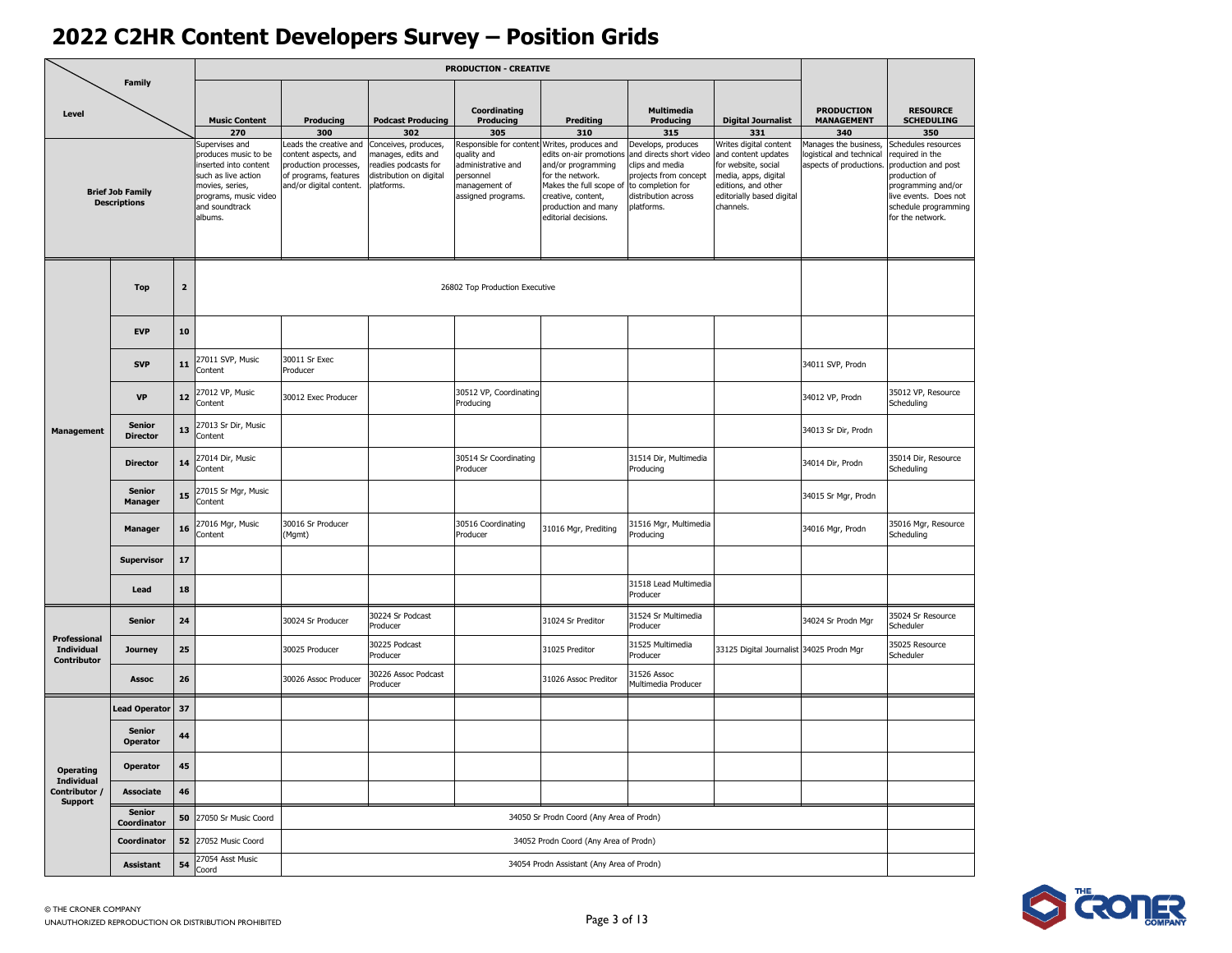| <b>Family</b>                    |                                                |                         |                                                                                                      |                                     |                                                                                                                                   |                                                                                                                                                                                                                           | <b>PRODUCTION - TECHNICAL</b>                                                                                                           |                                                                                                     |                                                                                                                                                     |                                                                                   |                                                                                                                                                                               |                                                                                                                                                                                      |                                                                                                                                      |                                                                                                                                                                                               |                                                                                                                                                                                |
|----------------------------------|------------------------------------------------|-------------------------|------------------------------------------------------------------------------------------------------|-------------------------------------|-----------------------------------------------------------------------------------------------------------------------------------|---------------------------------------------------------------------------------------------------------------------------------------------------------------------------------------------------------------------------|-----------------------------------------------------------------------------------------------------------------------------------------|-----------------------------------------------------------------------------------------------------|-----------------------------------------------------------------------------------------------------------------------------------------------------|-----------------------------------------------------------------------------------|-------------------------------------------------------------------------------------------------------------------------------------------------------------------------------|--------------------------------------------------------------------------------------------------------------------------------------------------------------------------------------|--------------------------------------------------------------------------------------------------------------------------------------|-----------------------------------------------------------------------------------------------------------------------------------------------------------------------------------------------|--------------------------------------------------------------------------------------------------------------------------------------------------------------------------------|
|                                  |                                                |                         |                                                                                                      |                                     |                                                                                                                                   |                                                                                                                                                                                                                           |                                                                                                                                         |                                                                                                     |                                                                                                                                                     | <b>Studio / Remote Production</b>                                                 |                                                                                                                                                                               |                                                                                                                                                                                      |                                                                                                                                      |                                                                                                                                                                                               |                                                                                                                                                                                |
| Level                            |                                                |                         | <b>Technical</b><br><b>Operations</b>                                                                | <b>Show Direction</b>               | <b>Technical</b><br><b>Direction</b>                                                                                              | Studio / Remote<br><b>Operations</b>                                                                                                                                                                                      | Camera<br><b>Operations</b>                                                                                                             | Audio<br><b>Technology</b>                                                                          | <b>Editorial Graphics</b><br>Production                                                                                                             | Lighting                                                                          | Photography                                                                                                                                                                   | <b>Stylists</b>                                                                                                                                                                      | <b>Hair and Makeup</b>                                                                                                               | <b>Digital Production</b><br><b>Technology</b>                                                                                                                                                | Remote<br><b>Operations</b>                                                                                                                                                    |
|                                  |                                                |                         | 356                                                                                                  | 357                                 | 358                                                                                                                               | 359                                                                                                                                                                                                                       | 363                                                                                                                                     | 364                                                                                                 | 365                                                                                                                                                 | 366                                                                               | 367                                                                                                                                                                           | 368                                                                                                                                                                                  | 369                                                                                                                                  | 373                                                                                                                                                                                           | 374                                                                                                                                                                            |
|                                  | <b>Brief Job Family</b><br><b>Descriptions</b> |                         | Manages technical<br>production staff and<br>equipment required features.<br>to produce<br>programs. | Plans and directs<br>live shows and | Ensures smooth<br>operation of<br>technical<br>equipment and<br>services during<br>shoots in studio or<br>at remote<br>locations. | Carries out a wide<br>range of skilled<br>production tasks,<br>including setting up,<br>adjusting and<br>operating a range of<br>technical equipment,<br>both digital and<br>analog, in studio or<br>at remote locations. | Photographs subjects Sets up, adjusts<br>using TV or<br>broadcast or video<br>recording cameras in<br>studio or at remote<br>locations. | and operates audio<br>equipment, both<br>digital and analog,<br>n studio or at<br>remote locations. | Creates and<br>executes on-screen<br>graphics streams for production tasks<br>assigned programs<br>and features which<br>may or may not be<br>live. | Carries out a wide<br>range of skilled<br>related to lighting<br>and electricity. | Designs and<br><b>irranges</b><br>photographic<br>shoots, including<br>arranging for<br>venues, actors,<br>objects and lighting.<br>Edits, evaluates and<br>presents footage. | Develops and<br>executes a vision<br>for the aesthetic<br>and styling of<br>people, clothing or makeup during<br>products during<br>television<br>broadcasts and/or<br>photo shoots. | Develops and<br>executes a vision for<br>he aesthetic and<br>styling of hair and/or<br>television broadcasts<br>and/or photo shoots. | Operates software<br>and hardware<br>systems and<br>applications during<br>assigned productions<br>to support and enrich<br>show concepts and<br>production values for<br>digital broadcasts. | Carries out<br>technical and<br>operational aspects<br>of remote events<br>such as live<br>sporting events,<br>emote studio<br>shows, music<br>events, special<br>productions. |
|                                  | <b>Top</b>                                     | $\overline{\mathbf{2}}$ |                                                                                                      |                                     |                                                                                                                                   |                                                                                                                                                                                                                           |                                                                                                                                         |                                                                                                     | 35502 Top Engineering and Operations Executive                                                                                                      |                                                                                   |                                                                                                                                                                               |                                                                                                                                                                                      |                                                                                                                                      |                                                                                                                                                                                               |                                                                                                                                                                                |
|                                  | <b>EVP</b>                                     | 10                      |                                                                                                      |                                     |                                                                                                                                   |                                                                                                                                                                                                                           |                                                                                                                                         |                                                                                                     |                                                                                                                                                     |                                                                                   |                                                                                                                                                                               |                                                                                                                                                                                      |                                                                                                                                      |                                                                                                                                                                                               |                                                                                                                                                                                |
| Management                       | <b>SVP</b>                                     | 11                      |                                                                                                      |                                     |                                                                                                                                   |                                                                                                                                                                                                                           |                                                                                                                                         |                                                                                                     |                                                                                                                                                     |                                                                                   |                                                                                                                                                                               |                                                                                                                                                                                      |                                                                                                                                      |                                                                                                                                                                                               |                                                                                                                                                                                |
|                                  | <b>VP</b>                                      |                         | 12 35612 VP, Tech Ops                                                                                |                                     |                                                                                                                                   |                                                                                                                                                                                                                           |                                                                                                                                         |                                                                                                     |                                                                                                                                                     |                                                                                   | 36712 VP,<br>Photography                                                                                                                                                      |                                                                                                                                                                                      |                                                                                                                                      |                                                                                                                                                                                               | 37412 VP, Remote<br>Ops                                                                                                                                                        |
|                                  | <b>Senior</b><br><b>Director</b>               | 13                      | 35613 Sr Dir, Tech<br>Ops                                                                            |                                     |                                                                                                                                   |                                                                                                                                                                                                                           |                                                                                                                                         |                                                                                                     |                                                                                                                                                     |                                                                                   |                                                                                                                                                                               |                                                                                                                                                                                      |                                                                                                                                      |                                                                                                                                                                                               |                                                                                                                                                                                |
|                                  | <b>Director</b>                                |                         | 14 35614 Dir, Tech Ops 35714 Show Dir                                                                |                                     |                                                                                                                                   |                                                                                                                                                                                                                           |                                                                                                                                         |                                                                                                     |                                                                                                                                                     |                                                                                   | 36714 Dir,<br>Photography                                                                                                                                                     |                                                                                                                                                                                      |                                                                                                                                      |                                                                                                                                                                                               | 37414 Dir, Remote<br>Ops                                                                                                                                                       |
|                                  | <b>Senior</b><br><b>Manager</b>                | 15                      | 35615 Sr Mgr, Tech<br>Ops                                                                            |                                     |                                                                                                                                   |                                                                                                                                                                                                                           |                                                                                                                                         |                                                                                                     |                                                                                                                                                     |                                                                                   |                                                                                                                                                                               |                                                                                                                                                                                      |                                                                                                                                      |                                                                                                                                                                                               |                                                                                                                                                                                |
|                                  | <b>Manager</b>                                 | 16                      | 35616 Mgr, Tech<br>Ops                                                                               | 35716 Asst Show<br>Dir              |                                                                                                                                   |                                                                                                                                                                                                                           |                                                                                                                                         |                                                                                                     |                                                                                                                                                     |                                                                                   | 36716 Mgr,<br>Photography                                                                                                                                                     | 36816 Mgr, Stylists                                                                                                                                                                  |                                                                                                                                      |                                                                                                                                                                                               | 37416 Mgr, Remote<br>Ops (New)                                                                                                                                                 |
|                                  | <b>Supervisor</b>                              | 17                      | 35617 Supv, Tech<br>Ops                                                                              |                                     |                                                                                                                                   |                                                                                                                                                                                                                           |                                                                                                                                         |                                                                                                     |                                                                                                                                                     |                                                                                   |                                                                                                                                                                               | 36817 Supv,<br><b>Stylists</b>                                                                                                                                                       |                                                                                                                                      |                                                                                                                                                                                               | 37417 Supv,<br>Remote Ops (New)                                                                                                                                                |
|                                  | Lead                                           | 18                      |                                                                                                      |                                     |                                                                                                                                   |                                                                                                                                                                                                                           |                                                                                                                                         |                                                                                                     |                                                                                                                                                     |                                                                                   |                                                                                                                                                                               |                                                                                                                                                                                      |                                                                                                                                      |                                                                                                                                                                                               | 37418 Lead Remote<br>Ops Mgr (New)                                                                                                                                             |
| Professional                     | <b>Senior</b>                                  | 24                      |                                                                                                      | 35724 Sr Show<br>Direction Spec     |                                                                                                                                   |                                                                                                                                                                                                                           |                                                                                                                                         |                                                                                                     |                                                                                                                                                     |                                                                                   |                                                                                                                                                                               |                                                                                                                                                                                      |                                                                                                                                      |                                                                                                                                                                                               | 37424 Sr Remote<br>Ops Mgr                                                                                                                                                     |
| <b>Individual</b><br>Contributor | <b>Journey</b>                                 | 25                      |                                                                                                      | 35725 Show<br>Direction Spec        |                                                                                                                                   |                                                                                                                                                                                                                           |                                                                                                                                         |                                                                                                     |                                                                                                                                                     |                                                                                   |                                                                                                                                                                               |                                                                                                                                                                                      |                                                                                                                                      |                                                                                                                                                                                               | 37425 Remote Ops<br>Mgr                                                                                                                                                        |
|                                  | <b>Assoc</b>                                   | 26                      |                                                                                                      | 35726 Assoc Show<br>Direction Spec  |                                                                                                                                   |                                                                                                                                                                                                                           |                                                                                                                                         |                                                                                                     |                                                                                                                                                     |                                                                                   |                                                                                                                                                                               |                                                                                                                                                                                      |                                                                                                                                      |                                                                                                                                                                                               |                                                                                                                                                                                |
|                                  | <b>Lead Operator</b>                           | 37                      | 35637 Lead Tech<br>Opr                                                                               |                                     | 35837 Lead Tech<br>Dir                                                                                                            |                                                                                                                                                                                                                           | 36337 Lead Camera<br>Operator (New)                                                                                                     | 36437 Lead Audio<br>Tech (New)                                                                      |                                                                                                                                                     |                                                                                   |                                                                                                                                                                               |                                                                                                                                                                                      |                                                                                                                                      |                                                                                                                                                                                               |                                                                                                                                                                                |
|                                  | <b>Senior</b><br><b>Operator</b>               | 44                      |                                                                                                      |                                     | 35844 Sr Tech Dir                                                                                                                 |                                                                                                                                                                                                                           | 36344 Sr Camera<br>Operator (New)                                                                                                       | 36444 Sr Audio<br>Tech (New)                                                                        | 36544 Sr Graphics<br>Editor                                                                                                                         |                                                                                   | 36744 Sr<br>Photographer                                                                                                                                                      | 36844 Sr Stylist                                                                                                                                                                     | 36944 Sr Hair &<br>Makeup Stylist                                                                                                    |                                                                                                                                                                                               |                                                                                                                                                                                |
| <b>Operating</b><br>Individual   | Operator                                       | 45                      | 35646 Assoc Tech                                                                                     |                                     | 35845 Tech Dir<br>35846 Assoc Tech                                                                                                | 35945 Studio /<br>Remote Tech                                                                                                                                                                                             | 36345 Camera<br>Operator                                                                                                                | 36445 Audio Tech                                                                                    | 36545 Graphics<br>Editor                                                                                                                            | 36645 Lighting<br>Tech                                                            | 36745<br>Photographer                                                                                                                                                         | 36845 Stylist                                                                                                                                                                        | 36945 Hair & Makeup 37345 Digital<br>Stylist                                                                                         | Production Tech                                                                                                                                                                               | 37445 Remote<br><b>Operations Coord</b>                                                                                                                                        |
| Contributor /<br>Support         | Associate<br><b>Senior</b>                     | 46<br>50                | Opr                                                                                                  |                                     | Dir                                                                                                                               |                                                                                                                                                                                                                           |                                                                                                                                         |                                                                                                     |                                                                                                                                                     |                                                                                   |                                                                                                                                                                               |                                                                                                                                                                                      |                                                                                                                                      |                                                                                                                                                                                               |                                                                                                                                                                                |
|                                  | Coordinator<br>Coordinator                     | 52                      |                                                                                                      |                                     |                                                                                                                                   |                                                                                                                                                                                                                           |                                                                                                                                         |                                                                                                     |                                                                                                                                                     |                                                                                   |                                                                                                                                                                               |                                                                                                                                                                                      |                                                                                                                                      |                                                                                                                                                                                               |                                                                                                                                                                                |
|                                  | Assistant                                      | 54                      |                                                                                                      |                                     |                                                                                                                                   |                                                                                                                                                                                                                           |                                                                                                                                         |                                                                                                     |                                                                                                                                                     |                                                                                   |                                                                                                                                                                               |                                                                                                                                                                                      |                                                                                                                                      |                                                                                                                                                                                               |                                                                                                                                                                                |

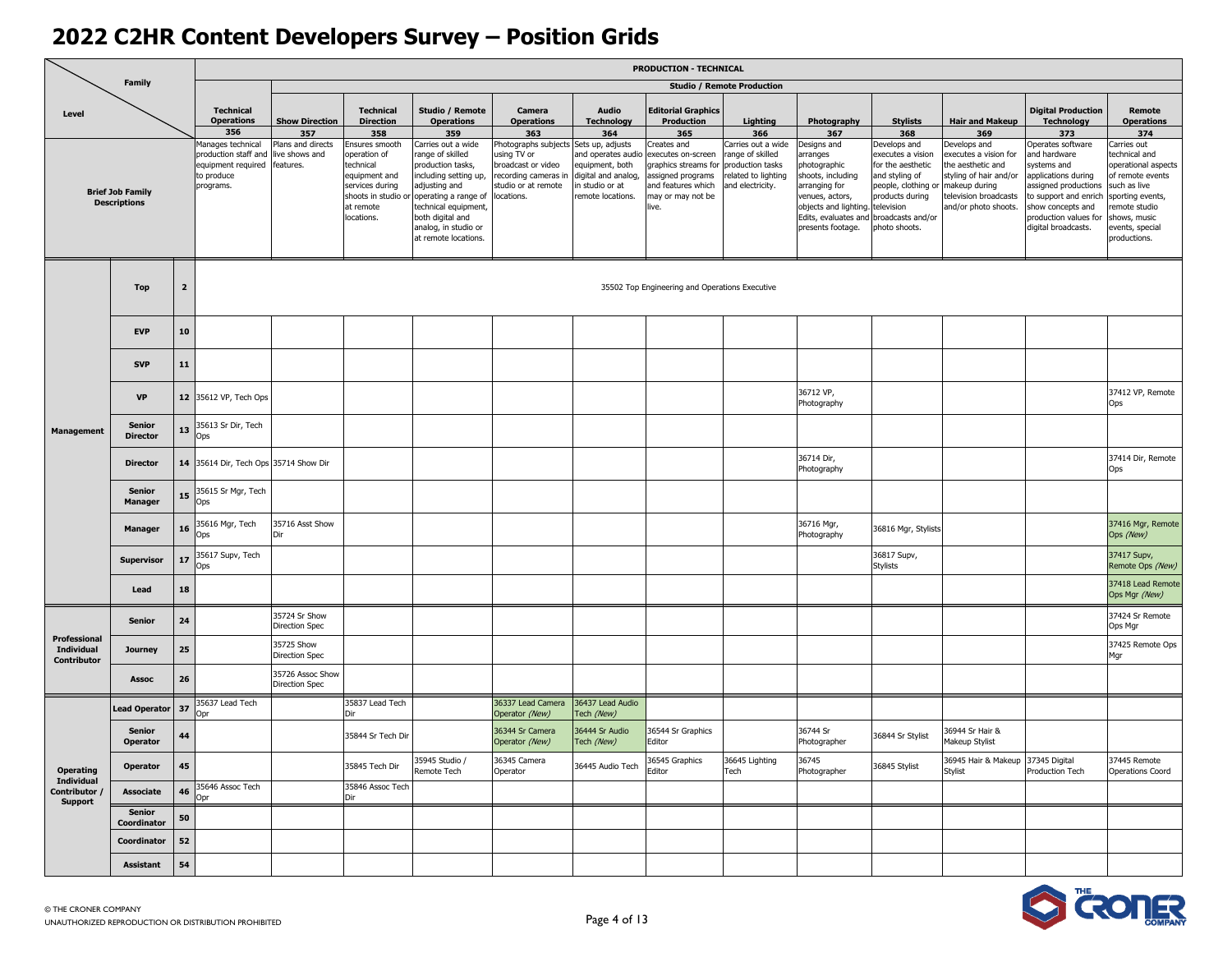|                                         |                                                |                |                                                                                                                                           |                                                                                      |                                                                                                                                  |                                                                                                             | <b>CONTENT DISTRIBUTION</b>                                                                                                                                   |                                                                                                                             |                                                                                                                                                                    |                                                                                                                                                |                                                                                                                                                               |                                                                                                         | <b>POST PRODUCTION</b>                                                                                                         |                                                                                                                    |
|-----------------------------------------|------------------------------------------------|----------------|-------------------------------------------------------------------------------------------------------------------------------------------|--------------------------------------------------------------------------------------|----------------------------------------------------------------------------------------------------------------------------------|-------------------------------------------------------------------------------------------------------------|---------------------------------------------------------------------------------------------------------------------------------------------------------------|-----------------------------------------------------------------------------------------------------------------------------|--------------------------------------------------------------------------------------------------------------------------------------------------------------------|------------------------------------------------------------------------------------------------------------------------------------------------|---------------------------------------------------------------------------------------------------------------------------------------------------------------|---------------------------------------------------------------------------------------------------------|--------------------------------------------------------------------------------------------------------------------------------|--------------------------------------------------------------------------------------------------------------------|
| Level                                   | <b>Family</b>                                  |                | <b>Network</b><br><b>Operations</b><br>Coordination<br>376                                                                                | <b>Closed Captioning Quality Control</b><br>377                                      | 378                                                                                                                              | Media<br><b>Operations</b><br>379                                                                           | <b>Broadcast</b><br><b>Operations</b><br>382                                                                                                                  | <b>Master Control</b><br><b>Operations</b><br>383                                                                           | <b>Broadcast Engineering</b><br>(SB=Server-Based)<br>384                                                                                                           | <b>Transmission</b><br><b>Engineering</b><br>385                                                                                               | Digital Mastering /<br><b>Encoding Services</b><br>391                                                                                                        | <b>Post Production</b><br>400                                                                           | Audio Editing /<br>Mixing / Design<br>401                                                                                      | <b>Character</b><br>Generation<br>402                                                                              |
|                                         | <b>Brief Job Family</b><br><b>Descriptions</b> |                | Coordinates the<br>accurate production<br>and timely delivery<br>of tape or digital<br>masters to broadcast standards.<br>center for air. | mplements closed<br>captioning activities<br>n compliance with<br>federally mandated | Conducts<br>technical quality<br>control processes<br>that evaluate<br>third-party and<br>internally<br>produced<br>programming. | Responsible for<br>processing,<br>readying and<br>recording media<br>content according<br>to specification. | Manages broadcast<br>operations staff and/or<br>equipment required<br>for on-air and digital<br>delivery of<br>programming,<br>including ingest and<br>outgo. | Carries out or<br>coordinates technical<br>aspects of the on-air<br>delivery of programs,<br>including ingest and<br>outgo. | Ensures traditional<br>broadcast equipment and<br>server-based broadcast<br>hardware and software<br>systems are available,<br>maintained, robust and<br>upgraded. | Ensures the transmission o<br>ignals to the organization<br>rom remote locations and<br>from the organization to<br>affiliate cable operators. | Formats program<br>content for broadcast<br>or distribution over<br>inear networks and<br>non-linear networks<br>such as On Demand,<br>internet and wireless. | Manages or<br>mplements post<br>production services<br>for television or<br>digital media<br>platforms. | Designs, mixes and<br>edits audio and sound<br>for TV or digital<br>media platforms using<br>specialized editing<br>equipment. | Generates text and<br>other characters on<br>the screen using<br>specialized character<br>generating<br>equipment. |
|                                         | <b>Top</b>                                     | $\overline{2}$ |                                                                                                                                           |                                                                                      |                                                                                                                                  |                                                                                                             | 35502 Top Engineering and Operations Executive (cont'd)                                                                                                       |                                                                                                                             |                                                                                                                                                                    |                                                                                                                                                |                                                                                                                                                               |                                                                                                         |                                                                                                                                |                                                                                                                    |
|                                         | <b>EVP</b>                                     | 10             |                                                                                                                                           |                                                                                      |                                                                                                                                  |                                                                                                             | 38210 EVP, Brdcst Ops                                                                                                                                         |                                                                                                                             |                                                                                                                                                                    |                                                                                                                                                |                                                                                                                                                               |                                                                                                         |                                                                                                                                |                                                                                                                    |
| <b>Management</b>                       | <b>SVP</b>                                     | 11             |                                                                                                                                           |                                                                                      |                                                                                                                                  |                                                                                                             | 38211 SVP, Brdcst Ops                                                                                                                                         |                                                                                                                             |                                                                                                                                                                    |                                                                                                                                                |                                                                                                                                                               | 40011 SVP, Post<br>Prodn                                                                                |                                                                                                                                |                                                                                                                    |
|                                         | <b>VP</b>                                      | 12             | 37612 VP, Ntwk Ops<br>Coord                                                                                                               |                                                                                      |                                                                                                                                  |                                                                                                             | 38212 VP, Brdcst Ops                                                                                                                                          |                                                                                                                             | 38412 VP, Brdcst Engrg                                                                                                                                             | 38512 VP, Trans Engrg                                                                                                                          |                                                                                                                                                               | 40012 VP, Post<br>Prodn                                                                                 |                                                                                                                                |                                                                                                                    |
|                                         | <b>Senior</b><br><b>Director</b>               | 13             | 37613 Sr Dir, Ntwk<br>Ops Coord                                                                                                           |                                                                                      |                                                                                                                                  |                                                                                                             | 38213 Sr Dir, Brdcst<br>Ops                                                                                                                                   |                                                                                                                             |                                                                                                                                                                    |                                                                                                                                                |                                                                                                                                                               |                                                                                                         |                                                                                                                                |                                                                                                                    |
|                                         | <b>Director</b>                                |                | 37614 Dir, Ntwk Ops<br>Coord                                                                                                              |                                                                                      |                                                                                                                                  | 37914 Dir, Media<br>Ops                                                                                     | 38214 Dir, Brdcst Ops                                                                                                                                         | 38314 Dir, Mstr Cntrl<br>Ops (New)                                                                                          | 38414 Dir, Brdcst Engrg                                                                                                                                            | 38514 Dir, Trans Engrg                                                                                                                         | 39114 Dir, Dig<br>Mastering / Encoding<br>Servs                                                                                                               | 40014 Dir, Post<br>Prodn                                                                                |                                                                                                                                |                                                                                                                    |
|                                         | <b>Senior</b><br><b>Manager</b>                | 15             | 37615 Sr Mgr, Ntwk<br>Ops Coord                                                                                                           |                                                                                      | 37815 Sr Mgr, QC                                                                                                                 |                                                                                                             | 38215 Sr Mgr, Brdcst<br>Ops                                                                                                                                   | 38315 Sr Mgr, Mstr<br>Cntrl Ops (New)                                                                                       |                                                                                                                                                                    |                                                                                                                                                |                                                                                                                                                               |                                                                                                         |                                                                                                                                |                                                                                                                    |
|                                         | <b>Manager</b>                                 | 16             | 37616 Mgr, Ntwk<br>Ops Coord                                                                                                              |                                                                                      | 37816 Mgr, QC                                                                                                                    | 37916 Mgr, Media<br>Ops                                                                                     | 38216 Mgr, Brdcst Ops                                                                                                                                         | 38316 Mgr, Mstr Cntrl<br>Ops                                                                                                | 38416 Mgr, Brdcst Engrg                                                                                                                                            | 38516 Mgr, Trans Engrg                                                                                                                         | 39116 Mgr, Dig<br>Mastering / Encoding<br>Servs                                                                                                               | 40016 Mgr, Post<br>Prodn                                                                                |                                                                                                                                |                                                                                                                    |
|                                         | <b>Supervisor</b>                              | 17             |                                                                                                                                           | 37717 Supv, Closed<br>Cptng                                                          |                                                                                                                                  |                                                                                                             | 38217 Supv, Brdcst<br>Ops                                                                                                                                     | 38317 Supv, Mstr Cntrl<br>Ops                                                                                               |                                                                                                                                                                    |                                                                                                                                                |                                                                                                                                                               | 40017 Supv, Post<br>Prodn                                                                               |                                                                                                                                |                                                                                                                    |
|                                         | Lead                                           | 18             |                                                                                                                                           |                                                                                      |                                                                                                                                  |                                                                                                             |                                                                                                                                                               |                                                                                                                             |                                                                                                                                                                    |                                                                                                                                                |                                                                                                                                                               |                                                                                                         |                                                                                                                                |                                                                                                                    |
| Professional                            | <b>Senior</b>                                  | 24             |                                                                                                                                           |                                                                                      | 37824 Sr QC Tech                                                                                                                 |                                                                                                             | 38224 Sr Brdcst Engr<br>(Electromchncl)                                                                                                                       |                                                                                                                             | 38424 Sr Brdcst Engineer<br>(SB)                                                                                                                                   |                                                                                                                                                | 39124 Sr Encoder                                                                                                                                              |                                                                                                         |                                                                                                                                |                                                                                                                    |
| <b>Individual</b><br><b>Contributor</b> | <b>Journey</b>                                 | 25             |                                                                                                                                           |                                                                                      |                                                                                                                                  |                                                                                                             | 38225 Brdcst Engr<br>(Electromchncl)                                                                                                                          |                                                                                                                             | 38425 Brdcst Engineer<br>(SB)                                                                                                                                      |                                                                                                                                                |                                                                                                                                                               |                                                                                                         |                                                                                                                                |                                                                                                                    |
|                                         | <b>Assoc</b>                                   | 26             |                                                                                                                                           |                                                                                      |                                                                                                                                  |                                                                                                             |                                                                                                                                                               |                                                                                                                             |                                                                                                                                                                    |                                                                                                                                                |                                                                                                                                                               |                                                                                                         |                                                                                                                                |                                                                                                                    |
|                                         | <b>Lead Operator</b>                           | 37             |                                                                                                                                           |                                                                                      |                                                                                                                                  | 37937 Lead Media<br>Tech (New)                                                                              |                                                                                                                                                               | 38337 Lead Mstr Cntrl<br>Opr                                                                                                |                                                                                                                                                                    | 38537 Lead Trans Engrg<br>Opr                                                                                                                  |                                                                                                                                                               |                                                                                                         |                                                                                                                                |                                                                                                                    |
|                                         | <b>Senior</b><br>Operator                      |                | 7644 Sr Network<br>Ops Coord                                                                                                              |                                                                                      |                                                                                                                                  | 37944 Sr Media<br>Tech                                                                                      |                                                                                                                                                               | 38344 Sr Mstr Cntrl<br>Opr                                                                                                  |                                                                                                                                                                    | 38544 Sr Trans Engrg Opr                                                                                                                       |                                                                                                                                                               | 40044 Sr Editor                                                                                         | 40144 Sound<br>Designer / Composer                                                                                             |                                                                                                                    |
| <b>Operating</b><br>Individual          | Operator                                       | 45             | Coord                                                                                                                                     | 37645 Network Ops 37745 Closed Cptng<br>Coord                                        | 37845 QC Tech                                                                                                                    | 37946 Assoc Media                                                                                           | 37945 Media Tech 38245 Brdcst Coord                                                                                                                           | 38345 Mstr Cntrl Opr<br>38346 Assoc Mstr Cntrl                                                                              |                                                                                                                                                                    | 38545 Trans Engrg Opr<br>38545.1 Trans Opr<br>38546 Assoc Trans Engrg                                                                          | 39145 Encoding<br>Operator                                                                                                                                    | 40045 Editor                                                                                            | 40145 Audio Editor /<br>Mixer                                                                                                  | 40245 Char Genrtng<br>Equip Opr                                                                                    |
| Contributor /<br>Support                | Associate                                      | 46             |                                                                                                                                           |                                                                                      |                                                                                                                                  | Tech                                                                                                        |                                                                                                                                                               | Opr                                                                                                                         |                                                                                                                                                                    | Opr                                                                                                                                            |                                                                                                                                                               | 40046 Editing<br>Assistant                                                                              |                                                                                                                                |                                                                                                                    |
|                                         | <b>Senior</b><br>Coordinator                   | 50             |                                                                                                                                           |                                                                                      |                                                                                                                                  |                                                                                                             |                                                                                                                                                               |                                                                                                                             |                                                                                                                                                                    |                                                                                                                                                |                                                                                                                                                               |                                                                                                         |                                                                                                                                |                                                                                                                    |
|                                         | Coordinator                                    | 52             |                                                                                                                                           |                                                                                      |                                                                                                                                  |                                                                                                             |                                                                                                                                                               |                                                                                                                             |                                                                                                                                                                    |                                                                                                                                                | 39152 Encoding Coord                                                                                                                                          |                                                                                                         |                                                                                                                                |                                                                                                                    |
|                                         | Assistant                                      | 54             |                                                                                                                                           |                                                                                      |                                                                                                                                  |                                                                                                             |                                                                                                                                                               |                                                                                                                             |                                                                                                                                                                    |                                                                                                                                                |                                                                                                                                                               |                                                                                                         |                                                                                                                                |                                                                                                                    |

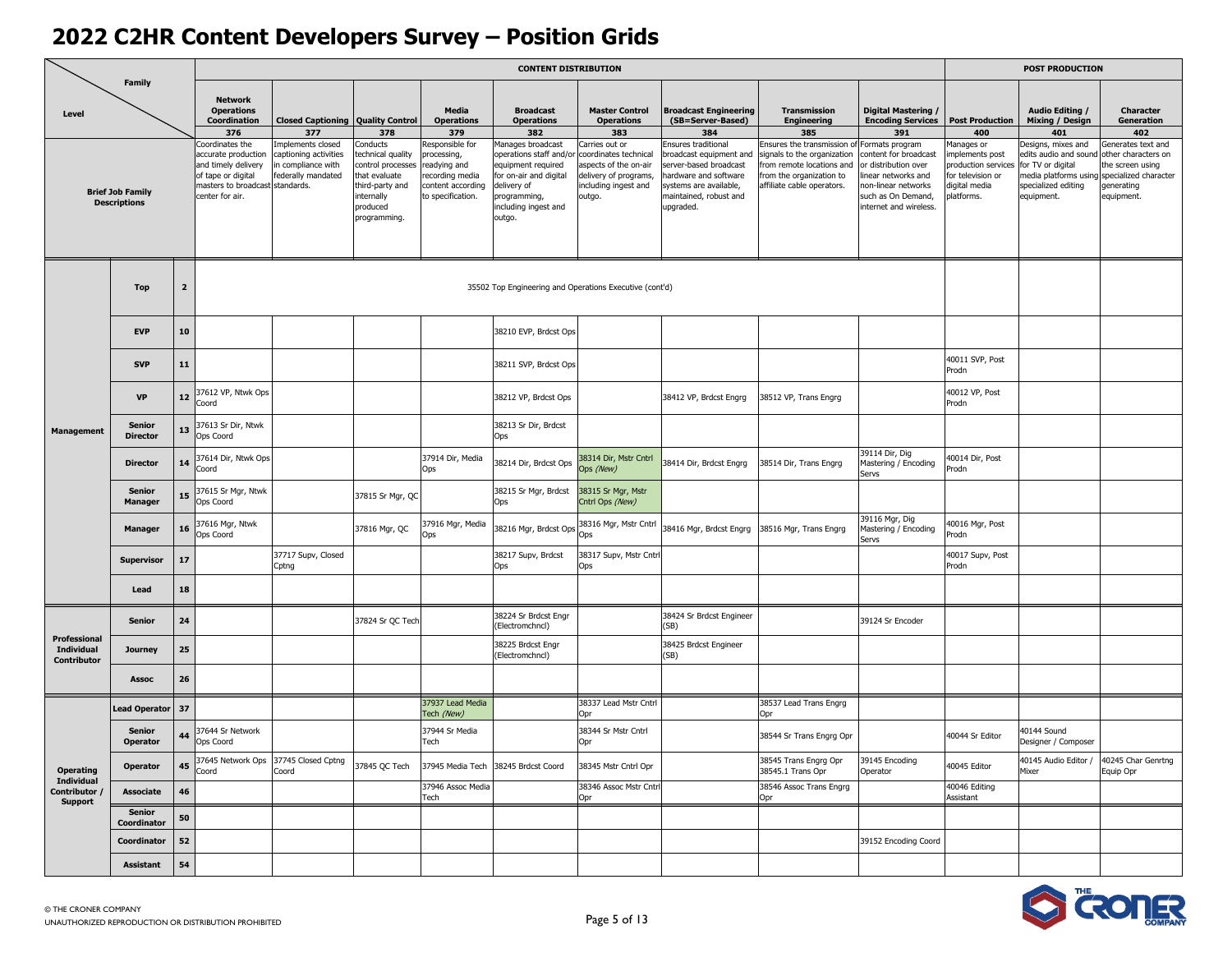|                                                  |                                                |                |                                                                                                                            | <b>LIBRARY</b>                                                                                        |                                                                                                                                           | <b>ON-AIR PROMOTIONS</b>                                                                                                                                           |                                                                                                                                                             |                                                                                                                                                                                                                         |                                                                                                                                          |                                                                                                                                            | <b>CREATIVE SERVICES</b>                                                                                                                                                                       |                                                                                                             |                                                                                                                                                                                                     |                                                                                                             |
|--------------------------------------------------|------------------------------------------------|----------------|----------------------------------------------------------------------------------------------------------------------------|-------------------------------------------------------------------------------------------------------|-------------------------------------------------------------------------------------------------------------------------------------------|--------------------------------------------------------------------------------------------------------------------------------------------------------------------|-------------------------------------------------------------------------------------------------------------------------------------------------------------|-------------------------------------------------------------------------------------------------------------------------------------------------------------------------------------------------------------------------|------------------------------------------------------------------------------------------------------------------------------------------|--------------------------------------------------------------------------------------------------------------------------------------------|------------------------------------------------------------------------------------------------------------------------------------------------------------------------------------------------|-------------------------------------------------------------------------------------------------------------|-----------------------------------------------------------------------------------------------------------------------------------------------------------------------------------------------------|-------------------------------------------------------------------------------------------------------------|
| Level                                            | Family                                         |                | Library<br>430                                                                                                             | <b>Digital Assets</b><br>440                                                                          | On-Air<br><b>Promotions</b><br>445                                                                                                        | Writing /<br>Producing<br>460                                                                                                                                      | Copywriting<br>463                                                                                                                                          | <b>Creative Design</b><br>470                                                                                                                                                                                           | <b>Production Art</b><br>471                                                                                                             | <b>Motion Graphics</b><br>Design<br>472                                                                                                    | <b>Effects Design</b><br>475                                                                                                                                                                   | <b>Creative Services</b><br>480                                                                             | <b>Creative Services</b><br><b>Traffic Project</b><br><b>Management</b><br>485                                                                                                                      | <b>Photo Editing</b><br>490                                                                                 |
|                                                  | <b>Brief Job Family</b><br><b>Descriptions</b> |                | evelops,<br>organizes,<br>maintains and<br>enhances content<br>and asset archives,<br>both for tapes and<br>digital media. | Develops, organizes<br>naintains and<br>nhances the<br>prganization's<br>archive of digital<br>ssets. | Designs, directs and<br>mplements on-air<br>promotions,<br>including spots for<br>individual programs,<br>interstitial, generic<br>spots. | Writes and edits<br>cripts, assembles<br>alent and production<br>esources of assigned<br>on-air promotions or<br>programs for TV or<br>digital media<br>platforms. | opywrites marketing<br>communications, such<br>is print brochures,<br>vebsite content, social<br>nedia communications<br>and online promotional<br>content. | Responsible for art<br>and design work for<br>nternal clients.<br>Ensures that the<br>creative objectives<br>and needs of internal<br>broadcast, print or<br>digital clients are fully environment.<br>defined and met. | mplements<br>etouching, cleanup,<br>color correction and<br>mage manipulation<br>of high volume of art<br>assets in an art<br>production | esigns and produces<br>nimations and<br>raphics in motion for<br>show and brand<br>promotions using<br>current graphic<br>design software. | Designs, creates and<br>nimates visual<br>effects needed to<br>reate a believable<br>and enhanced world<br>for animated or live<br>action productions<br>and integrates<br>effects into shots. | Executes creative<br>ontent of<br>narketing programs<br>and materials, on-<br>air, print and/or<br>digital. | Administers and guides<br>eative services project<br>rom concept through<br>nplementation to<br>nsure projects are<br>delivered on time, within<br>budget and to the<br>satisfaction of the client. | Plans, researches,<br>ecures, reviews,<br>elects and readies<br>photographs to meet<br>editorial direction. |
|                                                  | <b>Top</b>                                     | $\overline{2}$ |                                                                                                                            |                                                                                                       |                                                                                                                                           |                                                                                                                                                                    |                                                                                                                                                             |                                                                                                                                                                                                                         |                                                                                                                                          |                                                                                                                                            |                                                                                                                                                                                                |                                                                                                             |                                                                                                                                                                                                     |                                                                                                             |
|                                                  | <b>EVP</b>                                     | 10             |                                                                                                                            |                                                                                                       | 44510 EVP, On-Air<br>Promos                                                                                                               |                                                                                                                                                                    |                                                                                                                                                             |                                                                                                                                                                                                                         |                                                                                                                                          |                                                                                                                                            |                                                                                                                                                                                                |                                                                                                             |                                                                                                                                                                                                     |                                                                                                             |
| <b>Management</b>                                | <b>SVP</b>                                     | 11             |                                                                                                                            |                                                                                                       | 44511 SVP, On-Air<br>Promos                                                                                                               |                                                                                                                                                                    |                                                                                                                                                             | 47011 SVP, Creative<br>Design                                                                                                                                                                                           |                                                                                                                                          |                                                                                                                                            |                                                                                                                                                                                                | 48011 SVP, Creative<br>Svcs                                                                                 |                                                                                                                                                                                                     |                                                                                                             |
|                                                  | <b>VP</b>                                      | 12             | 43012 VP, Library and/or Dig Assets                                                                                        |                                                                                                       | 44512 VP, On-Air<br>Promos                                                                                                                |                                                                                                                                                                    |                                                                                                                                                             | 47012 VP, Creative<br>Design                                                                                                                                                                                            |                                                                                                                                          |                                                                                                                                            |                                                                                                                                                                                                | 48012 VP, Creative<br>Svcs                                                                                  |                                                                                                                                                                                                     |                                                                                                             |
|                                                  | <b>Senior</b><br><b>Director</b>               | 13             |                                                                                                                            |                                                                                                       | 44513 Sr Dir, On-Ai<br>Promos                                                                                                             |                                                                                                                                                                    |                                                                                                                                                             | 47013 Sr Dir, Creative<br>Design                                                                                                                                                                                        |                                                                                                                                          |                                                                                                                                            |                                                                                                                                                                                                | 48013 Sr Dir,<br><b>Creative Svcs</b>                                                                       |                                                                                                                                                                                                     |                                                                                                             |
|                                                  | <b>Director</b>                                | 14             | 43014 Dir, Library and/or Dig Assets                                                                                       |                                                                                                       | 44514 Dir, On-Air<br>Promos                                                                                                               |                                                                                                                                                                    |                                                                                                                                                             | 47014 Dir, Creative<br>Design                                                                                                                                                                                           |                                                                                                                                          | 47214 Dir, Motion<br>Graphics Design                                                                                                       |                                                                                                                                                                                                | 48014 Dir, Creative<br>Svcs                                                                                 | 48514 Dir, CS Traffic<br>Proj Mgmt                                                                                                                                                                  |                                                                                                             |
|                                                  | <b>Senior</b><br>Manager                       | ${\bf 15}$     |                                                                                                                            |                                                                                                       | 44515 Sr Mgr, On-<br>Air Promos                                                                                                           |                                                                                                                                                                    |                                                                                                                                                             | 47015 Sr Art Dir                                                                                                                                                                                                        |                                                                                                                                          |                                                                                                                                            |                                                                                                                                                                                                | 48015 Sr Mgr,<br><b>Creative Svcs</b>                                                                       |                                                                                                                                                                                                     |                                                                                                             |
|                                                  | <b>Manager</b>                                 | ${\bf 16}$     | 43016 Mgr, Library and/or Dig Assets                                                                                       |                                                                                                       | 44516 Mgr, On-Air<br>Promos                                                                                                               |                                                                                                                                                                    |                                                                                                                                                             | 47016 Art Dir                                                                                                                                                                                                           |                                                                                                                                          | 47216 Mgr, Motion<br>Graphics Design                                                                                                       |                                                                                                                                                                                                | Svcs                                                                                                        | 48016 Mgr, Creative 48516 Mgr, CS Traffic<br>Proj Mgmt                                                                                                                                              |                                                                                                             |
|                                                  | Supervisor                                     | $17\,$         |                                                                                                                            |                                                                                                       |                                                                                                                                           |                                                                                                                                                                    |                                                                                                                                                             |                                                                                                                                                                                                                         |                                                                                                                                          |                                                                                                                                            |                                                                                                                                                                                                |                                                                                                             |                                                                                                                                                                                                     |                                                                                                             |
|                                                  | Lead                                           | 18             |                                                                                                                            |                                                                                                       |                                                                                                                                           |                                                                                                                                                                    |                                                                                                                                                             | 47018 Lead Designer                                                                                                                                                                                                     |                                                                                                                                          | 47218 Lead Motion<br>Graphics Artist                                                                                                       |                                                                                                                                                                                                |                                                                                                             |                                                                                                                                                                                                     |                                                                                                             |
|                                                  | <b>Senior</b>                                  | 24             |                                                                                                                            |                                                                                                       |                                                                                                                                           | 46024 Sr Writer /<br>Producer                                                                                                                                      | 46324 Sr Copywriter                                                                                                                                         | 47024 Sr Designer                                                                                                                                                                                                       |                                                                                                                                          | 47224 Sr Motion<br>Graphics Artist                                                                                                         |                                                                                                                                                                                                |                                                                                                             | 48524 Sr CS Traffic Proj<br>Mar                                                                                                                                                                     | 49024 Sr Photo Editor                                                                                       |
| Professional<br><b>Individual</b><br>Contributor | <b>Journey</b>                                 | 25             |                                                                                                                            |                                                                                                       |                                                                                                                                           | 46025 Writer /<br>Producer                                                                                                                                         | 46325 Copywriter                                                                                                                                            | 47025 Designer                                                                                                                                                                                                          |                                                                                                                                          | 17225 Motion<br>Graphics Artist                                                                                                            | 47525 Effects Artist                                                                                                                                                                           | 48025 Creative Svcs<br>Spec                                                                                 | 48525 CS Traffic Proj                                                                                                                                                                               | 49025 Photo Editor                                                                                          |
|                                                  | <b>Assoc</b>                                   | 26             |                                                                                                                            |                                                                                                       |                                                                                                                                           | 46026 Assoc Writer /<br>Producer                                                                                                                                   |                                                                                                                                                             | 47026 Assoc Designer                                                                                                                                                                                                    |                                                                                                                                          | 47226 Assoc Motion<br>Graphics Artist                                                                                                      | 17526 Assoc Effects<br>Artist                                                                                                                                                                  |                                                                                                             | 48526 Assoc CS Traffic<br>Proj Mgr                                                                                                                                                                  |                                                                                                             |
|                                                  | <b>Lead Operator</b>                           | 37             |                                                                                                                            |                                                                                                       |                                                                                                                                           |                                                                                                                                                                    |                                                                                                                                                             |                                                                                                                                                                                                                         |                                                                                                                                          |                                                                                                                                            |                                                                                                                                                                                                |                                                                                                             |                                                                                                                                                                                                     |                                                                                                             |
|                                                  | <b>Senior</b><br>Operator                      | 44             | 43044 Sr Librarian                                                                                                         | 44044 Sr Dig Assets<br>Specialist                                                                     |                                                                                                                                           |                                                                                                                                                                    |                                                                                                                                                             |                                                                                                                                                                                                                         | 47144 Sr Prodn Artist                                                                                                                    |                                                                                                                                            |                                                                                                                                                                                                |                                                                                                             |                                                                                                                                                                                                     |                                                                                                             |
| <b>Operating</b><br><b>Individual</b>            | Operator                                       | 45             | 43045 Librarian                                                                                                            | 44045 Dig Assets<br><b>Specialist</b>                                                                 |                                                                                                                                           |                                                                                                                                                                    |                                                                                                                                                             |                                                                                                                                                                                                                         | 47145 Prodn Artist                                                                                                                       |                                                                                                                                            |                                                                                                                                                                                                |                                                                                                             |                                                                                                                                                                                                     |                                                                                                             |
| Contributor<br><b>Support</b>                    | Associate                                      | 46             |                                                                                                                            |                                                                                                       |                                                                                                                                           |                                                                                                                                                                    |                                                                                                                                                             |                                                                                                                                                                                                                         |                                                                                                                                          |                                                                                                                                            |                                                                                                                                                                                                |                                                                                                             |                                                                                                                                                                                                     |                                                                                                             |
|                                                  | <b>Senior</b><br>Coordinator                   | 50             |                                                                                                                            |                                                                                                       |                                                                                                                                           |                                                                                                                                                                    |                                                                                                                                                             |                                                                                                                                                                                                                         |                                                                                                                                          |                                                                                                                                            |                                                                                                                                                                                                |                                                                                                             |                                                                                                                                                                                                     |                                                                                                             |
|                                                  | Coordinator                                    | 52             | 43052 Library Coord                                                                                                        |                                                                                                       | 44552 On-Air<br>Promos Coord                                                                                                              |                                                                                                                                                                    |                                                                                                                                                             |                                                                                                                                                                                                                         |                                                                                                                                          |                                                                                                                                            |                                                                                                                                                                                                |                                                                                                             |                                                                                                                                                                                                     |                                                                                                             |
|                                                  | Assistant                                      | 54             |                                                                                                                            |                                                                                                       |                                                                                                                                           |                                                                                                                                                                    |                                                                                                                                                             |                                                                                                                                                                                                                         |                                                                                                                                          |                                                                                                                                            |                                                                                                                                                                                                |                                                                                                             |                                                                                                                                                                                                     |                                                                                                             |

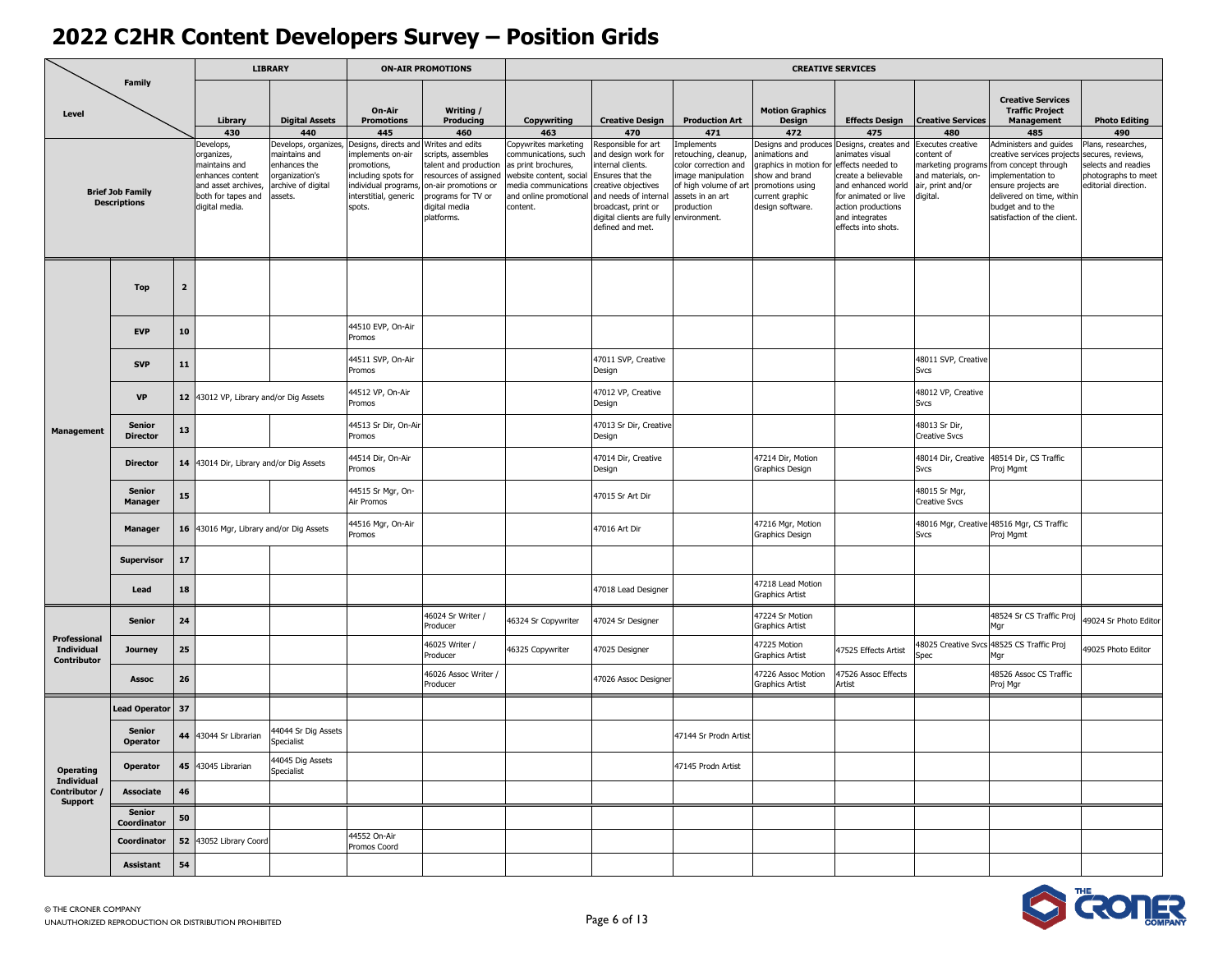|                                                  |                                                |                         |                                                                                                                 |                                                                                                                       |                                                                                                                                                         |                                                                                                                                                                               | <b>MARKETING</b>                                                                                                             |                                                                                                                                                                                                                                                                                                                                 |                                                                                                                                                                                                                               |                                                                                                                            |                                                                                                                                 |
|--------------------------------------------------|------------------------------------------------|-------------------------|-----------------------------------------------------------------------------------------------------------------|-----------------------------------------------------------------------------------------------------------------------|---------------------------------------------------------------------------------------------------------------------------------------------------------|-------------------------------------------------------------------------------------------------------------------------------------------------------------------------------|------------------------------------------------------------------------------------------------------------------------------|---------------------------------------------------------------------------------------------------------------------------------------------------------------------------------------------------------------------------------------------------------------------------------------------------------------------------------|-------------------------------------------------------------------------------------------------------------------------------------------------------------------------------------------------------------------------------|----------------------------------------------------------------------------------------------------------------------------|---------------------------------------------------------------------------------------------------------------------------------|
| Level                                            | Family                                         |                         | <b>Marketing</b><br>500                                                                                         | 505                                                                                                                   | Marketing Strategy   Consumer Marketing<br>510                                                                                                          | <b>Brand / Product</b><br><b>Marketing</b><br>515                                                                                                                             | Digital / Social Media<br><b>Marketing</b><br>570                                                                            | <b>Growth Marketing</b><br>(New Family)<br>575                                                                                                                                                                                                                                                                                  | <b>Digital Partner</b><br><b>Marketing</b><br>580                                                                                                                                                                             | <b>Media Planning</b><br>585                                                                                               | <b>Events Marketing</b><br>590                                                                                                  |
|                                                  | <b>Brief Job Family</b><br><b>Descriptions</b> |                         | includes consumer<br>marketing, events<br>marketing, advertising<br>sales marketing and<br>affiliate marketing. | Develops and guides<br>the execution of<br>marketing strategies to<br>reach target audiences<br>and drive viewership. | Develops and oversees<br>marketing programs<br>directed to consumers<br>to increase viewership,<br>brand awareness,<br>subscribers and market<br>share. | Develops and oversees<br>execution of marketing<br>programs and campaigns<br>for specific assigned<br>brands / products across<br>multiple platforms,<br>including streaming. | Develops and oversees the<br>execution of marketing<br>strategies and campaigns<br>on digital and social media<br>platforms. | Drives customer acquisition,<br>retention and value throughout<br>the entire marketing lifecycle<br>(i.e., awareness, acquisition,<br>activation, engagement,<br>retention, referral). Leverages<br>data and analytics to test,<br>analyze, iterate and inform<br>strategy, content / campaign<br>creation and marketing spend. | Develops marketing<br>strategies and campaigns<br>to maximize reach across<br>digital distribution<br>partners, including digital<br>media properties,<br>aggregators and other<br>emerging digital<br>distribution vehicles. | Develops corporate /<br>network media plans that<br>specify the channels,<br>platforms and resources<br>used in campaigns. | Develops, executes<br>organization-sponsored<br>special events or<br>organization's participation<br>in outside special events. |
|                                                  | <b>Top</b>                                     | $\overline{\mathbf{2}}$ |                                                                                                                 |                                                                                                                       |                                                                                                                                                         |                                                                                                                                                                               |                                                                                                                              | 50002 Top Marketing Executive (at Multiple Network Company, Network Group or Genre)<br>50002.5 Top Network Marketing Executive (of Single Network Company or 2nd Level of Network Group or Genre)                                                                                                                               |                                                                                                                                                                                                                               |                                                                                                                            |                                                                                                                                 |
|                                                  | <b>EVP</b>                                     | 10                      |                                                                                                                 |                                                                                                                       |                                                                                                                                                         |                                                                                                                                                                               | 50010 EVP, Marketing                                                                                                         |                                                                                                                                                                                                                                                                                                                                 |                                                                                                                                                                                                                               |                                                                                                                            |                                                                                                                                 |
| <b>Management</b>                                | <b>SVP</b>                                     | 11                      |                                                                                                                 | 50511 SVP, Mktg<br>Strategy                                                                                           | 51011 SVP, Consumer<br>Mktg                                                                                                                             | 51511 SVP, Brand /<br>Product Mktg                                                                                                                                            | 57011 SVP, Digital / Social<br>Media Mktg                                                                                    |                                                                                                                                                                                                                                                                                                                                 | 58011 SVP, Digital Partner<br>Mktg                                                                                                                                                                                            | 58511 SVP, Media Planning 59011 SVP, Events Mktg                                                                           |                                                                                                                                 |
|                                                  | VP                                             | 12                      |                                                                                                                 | 50512 VP, Mktg<br>Strategy                                                                                            | 51012 VP, Consumer<br>Mktg                                                                                                                              | 51512 VP, Brand / Product 57012 VP, Digital / Social<br>Mktg                                                                                                                  | Media Mktg                                                                                                                   | 57512 VP, Growth Mktg (New)                                                                                                                                                                                                                                                                                                     | 58012 VP, Digital Partner<br>Mktg                                                                                                                                                                                             | 58512 VP, Media Planning                                                                                                   | 59012 VP, Events Mktg                                                                                                           |
|                                                  | <b>Senior</b><br><b>Director</b>               | 13                      |                                                                                                                 | 50513 Sr Dir, Mktg<br>Strategy                                                                                        | 51013 Sr Dir, Consumer 51513 Sr Dir, Brand /<br>Mktg                                                                                                    | Product Mkta                                                                                                                                                                  | 57013 Sr Dir, Digital /<br>Social Media Mktg                                                                                 |                                                                                                                                                                                                                                                                                                                                 |                                                                                                                                                                                                                               | 58513 Sr Dir, Media<br>Planning                                                                                            | 59013 Sr Dir, Events Mktg                                                                                                       |
|                                                  | <b>Director</b>                                | 14                      |                                                                                                                 | 50514 Dir, Mktg<br>Strategy                                                                                           | 51014 Dir, Consumer<br>Mktg                                                                                                                             | 51514 Dir, Brand / Product 57014 Dir, Digital / Social<br>Mktg                                                                                                                | Media Mktg                                                                                                                   | 57514 Dir, Growth Mktg (New)                                                                                                                                                                                                                                                                                                    | 58014 Dir, Digital Partner<br>Mktg                                                                                                                                                                                            | 58514 Dir, Media Planning 59014 Dir, Events Mktg                                                                           |                                                                                                                                 |
|                                                  | <b>Senior</b><br>Manager                       | 15                      |                                                                                                                 | 50515 Sr Mgr, Mktg<br>Strategy                                                                                        | 51015 Sr Mgr,<br>Consumer Mktg                                                                                                                          | 51515 Sr Mgr, Brand /<br>Product Mktg                                                                                                                                         | 57015 Sr Mgr, Digital /<br>Social Media Mktg                                                                                 |                                                                                                                                                                                                                                                                                                                                 |                                                                                                                                                                                                                               | 58515 Sr Mgr, Media<br>Planning                                                                                            | 59015 Sr Mgr, Events Mktg                                                                                                       |
|                                                  | Manager                                        | 16                      |                                                                                                                 | 50516 Mgr, Mktg<br>Strategy                                                                                           | 51016 Mgr, Consumer<br>Mktg                                                                                                                             | 51516 Mgr, Brand /<br>Product Mktg                                                                                                                                            | 57016 Mgr, Digital / Social<br>Media Mktg                                                                                    | 57516 Mgr, Growth Mktg (New)                                                                                                                                                                                                                                                                                                    | 58016 Mgr, Digital Partner<br>Mktg                                                                                                                                                                                            | 58516 Mgr, Media Planning 59016 Mgr, Events Mktg                                                                           |                                                                                                                                 |
|                                                  | <b>Supervisor</b>                              | 17                      |                                                                                                                 |                                                                                                                       |                                                                                                                                                         |                                                                                                                                                                               |                                                                                                                              |                                                                                                                                                                                                                                                                                                                                 |                                                                                                                                                                                                                               |                                                                                                                            |                                                                                                                                 |
|                                                  | Lead                                           | 18                      |                                                                                                                 |                                                                                                                       |                                                                                                                                                         |                                                                                                                                                                               |                                                                                                                              |                                                                                                                                                                                                                                                                                                                                 |                                                                                                                                                                                                                               |                                                                                                                            |                                                                                                                                 |
|                                                  | <b>Senior</b>                                  | 24                      |                                                                                                                 | 50524 Sr Mktg Strategy 51024 Sr Consumer<br>IC.                                                                       | Mktg IC                                                                                                                                                 |                                                                                                                                                                               | 57024 Sr Digital / Social<br>Media Mktg IC                                                                                   | 57524 Sr Growth Mktg IC<br>(New)                                                                                                                                                                                                                                                                                                |                                                                                                                                                                                                                               |                                                                                                                            |                                                                                                                                 |
| Professional<br><b>Individual</b><br>Contributor | <b>Journey</b>                                 | 25                      |                                                                                                                 | 50525 Mktg Strategy IO                                                                                                | 51025 Consumer Mktg                                                                                                                                     | 51525 Brand / Product<br>Mktg IC                                                                                                                                              | 57025 Digital / Social<br>Media Mktg IC                                                                                      | 57525 Growth Mktg IC (New)                                                                                                                                                                                                                                                                                                      | 58025 Digital Partner Mktg                                                                                                                                                                                                    | 58525 Media Planner                                                                                                        | 59025 Events Mktg IC                                                                                                            |
|                                                  | <b>Assoc</b>                                   | 26                      |                                                                                                                 | 50526 Assoc Mktg<br>Strategy IC                                                                                       | 51026 Assoc Consumer<br>Mktg IC                                                                                                                         |                                                                                                                                                                               | Media Mktg IC                                                                                                                | 57026 Assoc Digital / Social 57526 Assoc Growth Mktg IC<br>(New)                                                                                                                                                                                                                                                                |                                                                                                                                                                                                                               |                                                                                                                            |                                                                                                                                 |
|                                                  | <b>Lead Operator</b>                           | 37                      |                                                                                                                 |                                                                                                                       |                                                                                                                                                         |                                                                                                                                                                               |                                                                                                                              |                                                                                                                                                                                                                                                                                                                                 |                                                                                                                                                                                                                               |                                                                                                                            |                                                                                                                                 |
|                                                  | <b>Senior</b><br><b>Operator</b>               | 44                      |                                                                                                                 |                                                                                                                       |                                                                                                                                                         |                                                                                                                                                                               |                                                                                                                              |                                                                                                                                                                                                                                                                                                                                 |                                                                                                                                                                                                                               |                                                                                                                            |                                                                                                                                 |
| <b>Operating</b><br>Individual                   | <b>Operator</b>                                | 45                      |                                                                                                                 |                                                                                                                       |                                                                                                                                                         |                                                                                                                                                                               |                                                                                                                              |                                                                                                                                                                                                                                                                                                                                 |                                                                                                                                                                                                                               |                                                                                                                            |                                                                                                                                 |
| Contributor<br><b>Support</b>                    | Associate                                      | 46                      |                                                                                                                 |                                                                                                                       |                                                                                                                                                         |                                                                                                                                                                               |                                                                                                                              |                                                                                                                                                                                                                                                                                                                                 |                                                                                                                                                                                                                               |                                                                                                                            |                                                                                                                                 |
|                                                  | Senior<br>Coordinator                          | 50                      |                                                                                                                 |                                                                                                                       |                                                                                                                                                         |                                                                                                                                                                               |                                                                                                                              |                                                                                                                                                                                                                                                                                                                                 |                                                                                                                                                                                                                               |                                                                                                                            |                                                                                                                                 |
|                                                  | Coordinator                                    | 52                      |                                                                                                                 |                                                                                                                       |                                                                                                                                                         |                                                                                                                                                                               | 50052 Mktg Coord (Any Area of Mktg)                                                                                          |                                                                                                                                                                                                                                                                                                                                 |                                                                                                                                                                                                                               |                                                                                                                            |                                                                                                                                 |
|                                                  | <b>Assistant</b>                               | 54                      |                                                                                                                 |                                                                                                                       |                                                                                                                                                         |                                                                                                                                                                               |                                                                                                                              |                                                                                                                                                                                                                                                                                                                                 |                                                                                                                                                                                                                               |                                                                                                                            |                                                                                                                                 |

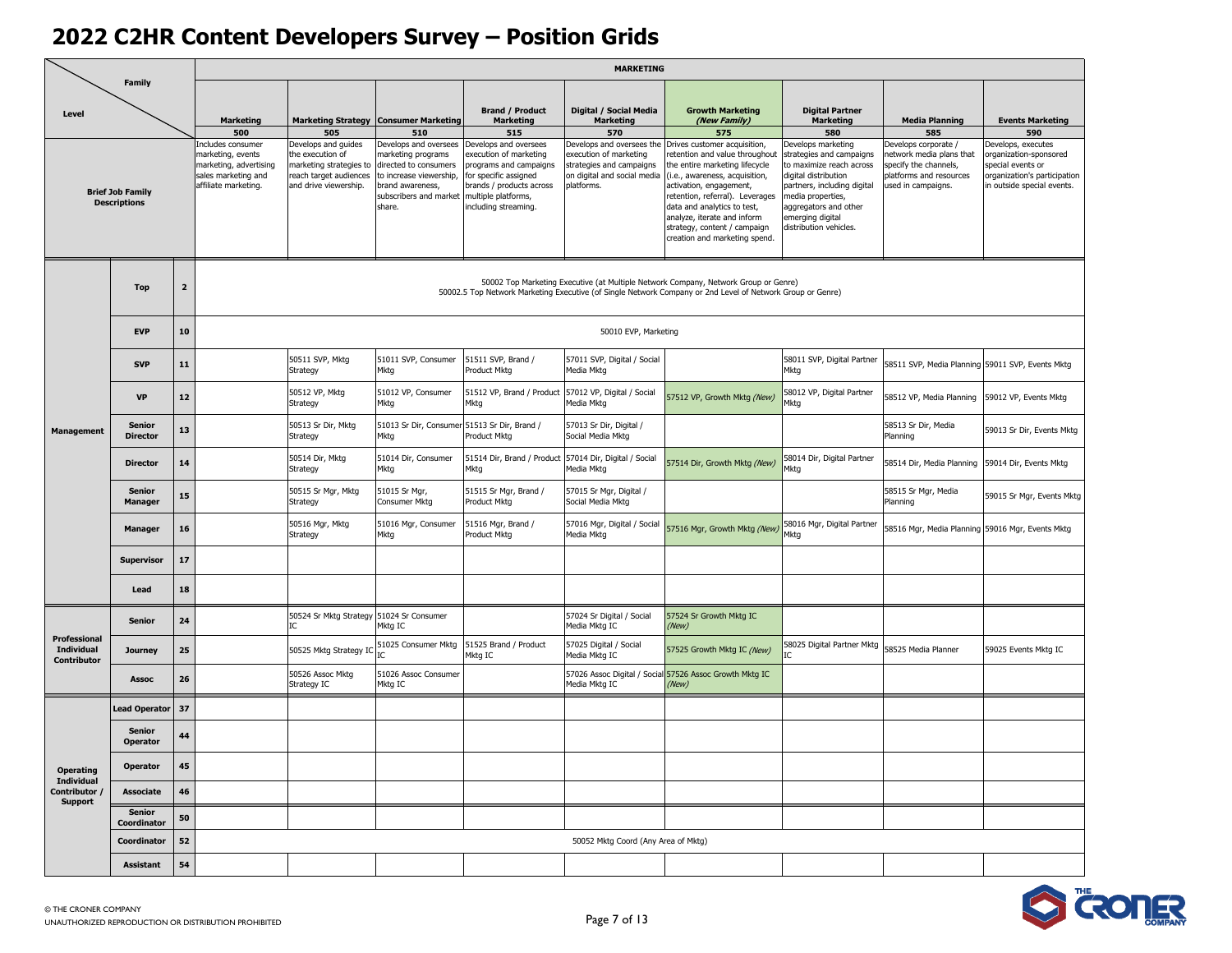|                                                         |                                                |                |                                                                                                                                              | <b>COMUNICATIONS</b>                                                                                                   |                                                                                                                                                                                                                                                                          |                                                                                                                                |                                                                                                                                                                |                                                                                                              | <b>RESEARCH AND ANALYTICS</b>                                                                                                    |                                                                                                                                             |                                                                                                                                                                                                                                    |
|---------------------------------------------------------|------------------------------------------------|----------------|----------------------------------------------------------------------------------------------------------------------------------------------|------------------------------------------------------------------------------------------------------------------------|--------------------------------------------------------------------------------------------------------------------------------------------------------------------------------------------------------------------------------------------------------------------------|--------------------------------------------------------------------------------------------------------------------------------|----------------------------------------------------------------------------------------------------------------------------------------------------------------|--------------------------------------------------------------------------------------------------------------|----------------------------------------------------------------------------------------------------------------------------------|---------------------------------------------------------------------------------------------------------------------------------------------|------------------------------------------------------------------------------------------------------------------------------------------------------------------------------------------------------------------------------------|
| Level                                                   | Family                                         |                | <b>Media Relations</b><br>610                                                                                                                | <b>Community Affairs</b><br>615                                                                                        | <b>Government Relations</b><br>617                                                                                                                                                                                                                                       | <b>Market and/or Audience</b><br>Research<br>620                                                                               | <b>Consumer Insights and</b><br><b>Analytics</b><br>622                                                                                                        | <b>Digital Analytics</b><br>624                                                                              | <b>Data Science</b><br>625                                                                                                       | <b>Business Intelligence</b><br><b>Engineering</b><br>630                                                                                   | <b>Extract Transform and Load</b><br><b>Developing</b><br>632                                                                                                                                                                      |
|                                                         | <b>Brief Job Family</b><br><b>Descriptions</b> |                | Develops, directs,<br>mplements media relations<br>strategies, tactics, plans that<br>enhance positive coverage of<br>the organization.      | Develops, implements<br>community outreach efforts<br>lemonstrating the<br>organization's commitment to<br>ommunities. | lans and implements<br>ctivities that promote the<br>nterests of the organization<br>at the federal, state, and/or<br>ocal government levels to<br>hape emerging issues and<br>to ensure operation without<br>undue legislation, regulation<br>or taxation restrictions. | Develops, directs,<br>nplements the conduct or<br>cquisition of research<br>information to increase sales<br>and market share. | Conducts research and<br>analysis and delivers<br>consumer insights to inform<br>business decisions and<br>mprove the consumer<br>experience on all platforms. | Conducts real-time data<br>capture analysis and<br>reporting of audience traffic<br>and performance metrics. | Analyzes very large data sets<br>n real time databases to<br>inform business decisions<br>and improve products and<br>processes. | onfigures information<br>systems to query dynamic<br>databases and to extract,<br>report, and analyze<br>information for business<br>units. | Designs, develops and maintains<br>data solutions and processes<br>that extract data from various<br>sources, transform the data<br>based on internal and external<br>user needs and load the data<br>into a destination database. |
|                                                         | <b>Top</b>                                     | $\overline{2}$ | 60002 Top Communications Exec (at Multiple Network<br>Company, Network Group or Genre)<br>60002.5 Top Network Communications Exec (of Single | Network Company or 2nd Level of Network Group or Genre                                                                 |                                                                                                                                                                                                                                                                          |                                                                                                                                | 62202 Top Consumer<br><b>Insights and Analytics</b><br>Executive                                                                                               |                                                                                                              |                                                                                                                                  |                                                                                                                                             |                                                                                                                                                                                                                                    |
|                                                         | <b>EVP</b>                                     | 10             |                                                                                                                                              |                                                                                                                        |                                                                                                                                                                                                                                                                          |                                                                                                                                |                                                                                                                                                                |                                                                                                              |                                                                                                                                  |                                                                                                                                             |                                                                                                                                                                                                                                    |
| <b>Management</b>                                       | <b>SVP</b>                                     |                | 11 61011 SVP, Media Relations                                                                                                                |                                                                                                                        | 61711 SVP, Gov't Relations                                                                                                                                                                                                                                               | 62011 SVP, Research                                                                                                            | 62211 SVP, Consumer<br>Insights & Analytics                                                                                                                    |                                                                                                              |                                                                                                                                  |                                                                                                                                             |                                                                                                                                                                                                                                    |
|                                                         | <b>VP</b>                                      |                | 12 61012 VP, Media Relations                                                                                                                 | 61512 VP, Community Affairs 61712 VP, Gov't Relations                                                                  |                                                                                                                                                                                                                                                                          | 62012 VP, Research                                                                                                             | 62212 VP, Consumer Insights<br>& Analytics                                                                                                                     | 62412 VP, Digital Analytics                                                                                  | 62512 VP, Data Science                                                                                                           | 63012 VP, Bus Intell Engrng                                                                                                                 |                                                                                                                                                                                                                                    |
|                                                         | <b>Senior</b><br><b>Director</b>               |                | 13 61013 Sr Dir, Media Relations                                                                                                             |                                                                                                                        |                                                                                                                                                                                                                                                                          | 62013 Sr Dir, Research                                                                                                         | 62213 Sr Dir, Consumer<br>Insights & Analytics                                                                                                                 |                                                                                                              |                                                                                                                                  |                                                                                                                                             |                                                                                                                                                                                                                                    |
|                                                         | <b>Director</b>                                |                | 14 61014 Dir, Media Relations                                                                                                                | 61514 Dir, Community Affairs 61714 Dir, Gov't Relations                                                                |                                                                                                                                                                                                                                                                          | 62014 Dir, Research                                                                                                            | 62214 Dir, Consumer Insight<br>& Analytics                                                                                                                     | 62414 Dir, Digital Analytics                                                                                 | 62514 Dir, Data Science                                                                                                          | 63014 Dir, Bus Intell Engrng                                                                                                                |                                                                                                                                                                                                                                    |
|                                                         | <b>Senior</b><br><b>Manager</b>                |                | 15 61015 Sr Mgr, Media<br>Relations                                                                                                          |                                                                                                                        | 61715 Sr Mgr, Gov't Relations 62015 Sr Mgr, Research                                                                                                                                                                                                                     |                                                                                                                                | 62215 Sr Mgr, Consumer<br>Insights & Analytics                                                                                                                 | 62415 Sr Mgr, Digital<br>Analytics                                                                           | 62515 Sr Mgr, Data Science                                                                                                       |                                                                                                                                             |                                                                                                                                                                                                                                    |
|                                                         | <b>Manager</b>                                 |                | 16 61016 Mgr, Media Relations                                                                                                                | 61516 Mgr, Community<br>lffairs                                                                                        |                                                                                                                                                                                                                                                                          | 62016 Mgr, Research                                                                                                            | 62216 Mgr, Consumer<br>Insights & Analytics                                                                                                                    | 62416 Mgr, Digital Analytics                                                                                 | 62516 Mgr, Data Science                                                                                                          | 63016 Mgr, Bus Intell Engrng                                                                                                                |                                                                                                                                                                                                                                    |
|                                                         | Supervisor                                     | 17             |                                                                                                                                              |                                                                                                                        |                                                                                                                                                                                                                                                                          |                                                                                                                                |                                                                                                                                                                |                                                                                                              |                                                                                                                                  |                                                                                                                                             |                                                                                                                                                                                                                                    |
|                                                         | Lead                                           | 18             |                                                                                                                                              |                                                                                                                        |                                                                                                                                                                                                                                                                          |                                                                                                                                |                                                                                                                                                                |                                                                                                              |                                                                                                                                  |                                                                                                                                             |                                                                                                                                                                                                                                    |
|                                                         | <b>Senior</b>                                  |                | 24 61024 Sr Publicist                                                                                                                        |                                                                                                                        |                                                                                                                                                                                                                                                                          | 62024 Sr Research Analyst                                                                                                      | 62224 Sr Consumer Insights<br>& Analytics Analyst                                                                                                              | 62424 Sr Digital Analyst                                                                                     | 62524 Sr Data Scientist                                                                                                          | 63024 Sr Bus Intell Engr                                                                                                                    |                                                                                                                                                                                                                                    |
| Professional<br><b>Individual</b><br><b>Contributor</b> | Journey                                        |                | 25 61025 Publicist                                                                                                                           | 61525 Community Affairs IC                                                                                             |                                                                                                                                                                                                                                                                          | 62025 Research Analyst                                                                                                         | 62225 Consumer Insights &<br>Analytics Analyst                                                                                                                 | 62425 Digital Analyst                                                                                        | 62525 Data Scientist                                                                                                             | 63025 Bus Intell Engr                                                                                                                       | 63225 Extract Transform & Load<br><b>Devr</b>                                                                                                                                                                                      |
|                                                         | <b>Assoc</b>                                   |                | 26 61026 Assoc Publicist                                                                                                                     |                                                                                                                        |                                                                                                                                                                                                                                                                          | 62026 Assoc Research<br>Analyst                                                                                                |                                                                                                                                                                |                                                                                                              |                                                                                                                                  |                                                                                                                                             |                                                                                                                                                                                                                                    |
|                                                         | Lead Operator                                  | 37             |                                                                                                                                              |                                                                                                                        |                                                                                                                                                                                                                                                                          |                                                                                                                                |                                                                                                                                                                |                                                                                                              |                                                                                                                                  |                                                                                                                                             |                                                                                                                                                                                                                                    |
|                                                         | <b>Senior</b><br>Operator                      | 44             |                                                                                                                                              |                                                                                                                        |                                                                                                                                                                                                                                                                          |                                                                                                                                |                                                                                                                                                                |                                                                                                              |                                                                                                                                  |                                                                                                                                             |                                                                                                                                                                                                                                    |
| <b>Operating</b><br><b>Individual</b>                   | Operator                                       | 45             |                                                                                                                                              |                                                                                                                        |                                                                                                                                                                                                                                                                          |                                                                                                                                |                                                                                                                                                                |                                                                                                              |                                                                                                                                  |                                                                                                                                             |                                                                                                                                                                                                                                    |
| Contributor<br><b>Support</b>                           | Associate                                      | 46             |                                                                                                                                              |                                                                                                                        |                                                                                                                                                                                                                                                                          |                                                                                                                                |                                                                                                                                                                |                                                                                                              |                                                                                                                                  |                                                                                                                                             |                                                                                                                                                                                                                                    |
|                                                         | <b>Senior</b><br>Coordinator                   | 50             |                                                                                                                                              |                                                                                                                        |                                                                                                                                                                                                                                                                          |                                                                                                                                |                                                                                                                                                                |                                                                                                              |                                                                                                                                  |                                                                                                                                             |                                                                                                                                                                                                                                    |
|                                                         | Coordinator                                    | 52             |                                                                                                                                              | 61552 Community Affairs<br>Coord                                                                                       |                                                                                                                                                                                                                                                                          |                                                                                                                                |                                                                                                                                                                |                                                                                                              |                                                                                                                                  |                                                                                                                                             |                                                                                                                                                                                                                                    |
|                                                         | Assistant                                      |                | 54 61054 Publicity Assistant                                                                                                                 |                                                                                                                        |                                                                                                                                                                                                                                                                          |                                                                                                                                |                                                                                                                                                                |                                                                                                              |                                                                                                                                  |                                                                                                                                             |                                                                                                                                                                                                                                    |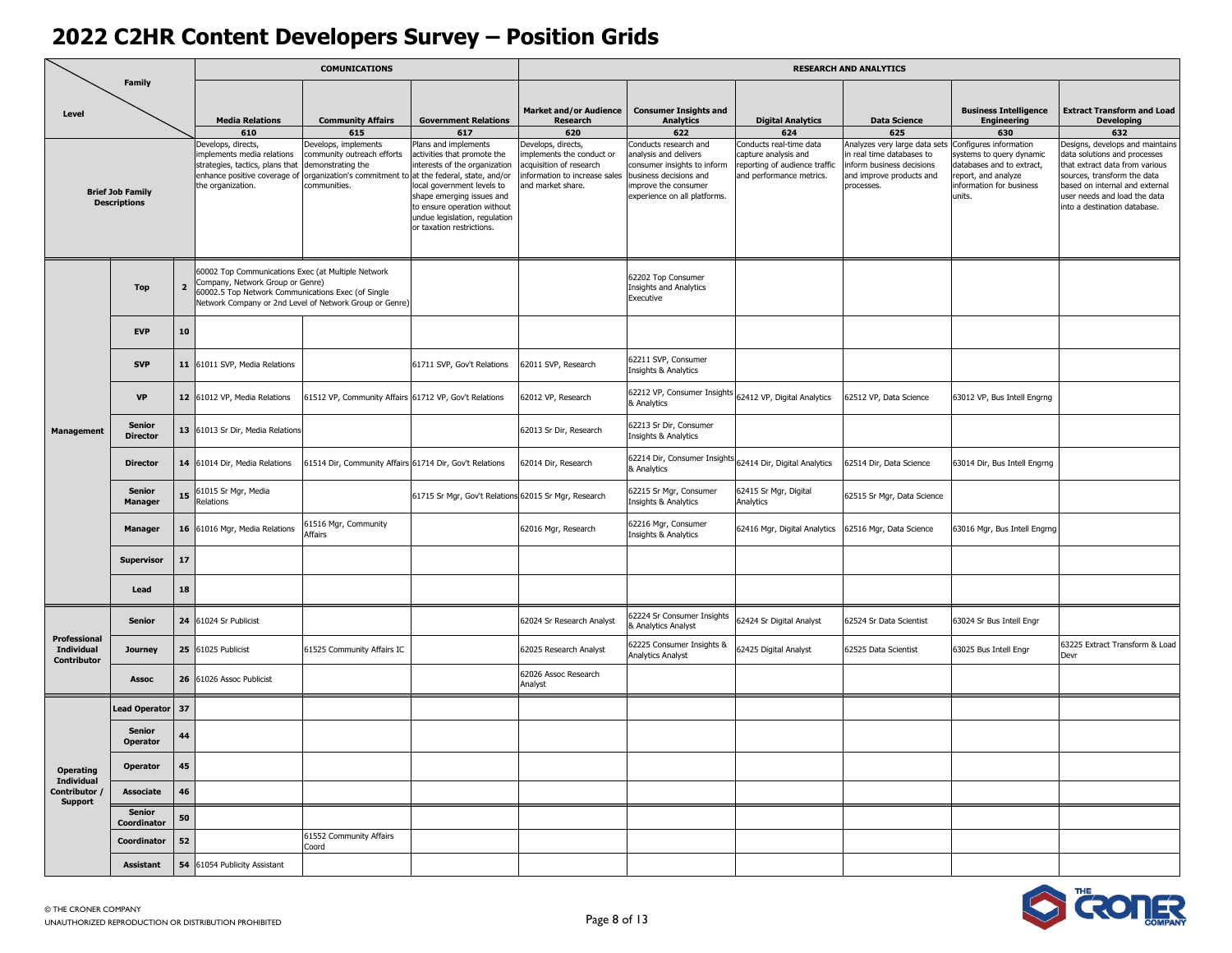|                                           |                                                |    |                                                                                                                                                    | <b>ADVERTISING SALES</b>                                                                                                                                                                       |                                                                                                                                                              |                                                                                                                   |                                                                                                                                                  |                                                                                                                                                                      | <b>ADVERTISING SALES (cont'd)</b>                                                                                                                                                                                                 |                                                                                                                                           |
|-------------------------------------------|------------------------------------------------|----|----------------------------------------------------------------------------------------------------------------------------------------------------|------------------------------------------------------------------------------------------------------------------------------------------------------------------------------------------------|--------------------------------------------------------------------------------------------------------------------------------------------------------------|-------------------------------------------------------------------------------------------------------------------|--------------------------------------------------------------------------------------------------------------------------------------------------|----------------------------------------------------------------------------------------------------------------------------------------------------------------------|-----------------------------------------------------------------------------------------------------------------------------------------------------------------------------------------------------------------------------------|-------------------------------------------------------------------------------------------------------------------------------------------|
| Level                                     | Family                                         |    | <b>Advertising Sales</b>                                                                                                                           | <b>Programmatic Sales</b>                                                                                                                                                                      | <b>Sales Account</b><br><b>Management</b>                                                                                                                    | <b>Sales Planning</b>                                                                                             | <b>Sales Analysis</b>                                                                                                                            | <b>Integrated Sales and</b><br><b>Marketing</b>                                                                                                                      | <b>Advertising Solutions</b>                                                                                                                                                                                                      | <b>Advertising Sales</b><br><b>Marketing</b>                                                                                              |
|                                           | <b>Brief Job Family</b><br><b>Descriptions</b> |    | 700<br>Advertising sales personnel<br>responsible for achieving<br>assigned advertising revenue<br>targets on television and digital<br>platforms. | 703<br>Optimizes the selling of digital<br>advertising inventory using real-<br>time channels and machine-<br>driven methods to increase<br>yield and improve overall<br>advertising revenues. | 705<br>Supports sales personnel<br>-during the sales cycle,<br>manages accounts on a daily<br>basis after the close of sale,<br>maintaining regular contact. | 710<br>Provides pricing and<br>profitability analyses and sales<br>planning support to the sales<br>organization. | 715<br>Compiles, analyzes and reports<br>on sales revenues to support<br>decisions about sales programs<br>and to evaluate sales<br>performance. | 720<br>Manages integrated advertising<br>sales and marketing activities<br>that use all available corporate<br>resources to maximize<br>campaigns for major clients. | 722<br>Proposes and creates<br>nnovative television and/or<br>digital advertising campaigns<br>for new or current customers<br>to increase advertising sales<br>revenue and to highlight and<br>enhance the customer's<br>brands. | 725<br>Develops marketing programs,<br>advertising products and<br>pricing packages to be<br>presented by advertising sales<br>personnel. |
|                                           | <b>Top</b>                                     |    | 2 70002 Top Ad Sales Executive                                                                                                                     |                                                                                                                                                                                                |                                                                                                                                                              |                                                                                                                   |                                                                                                                                                  |                                                                                                                                                                      |                                                                                                                                                                                                                                   |                                                                                                                                           |
|                                           | <b>EVP</b>                                     |    | 10 70010 EVP, Ad Sales                                                                                                                             |                                                                                                                                                                                                |                                                                                                                                                              | 71010 EVP, Sales Planning                                                                                         |                                                                                                                                                  |                                                                                                                                                                      |                                                                                                                                                                                                                                   |                                                                                                                                           |
| <b>Management</b>                         | <b>SVP</b>                                     |    | 11 70011 SVP, Ad Sales                                                                                                                             |                                                                                                                                                                                                |                                                                                                                                                              | 71011 SVP, Sales Planning                                                                                         |                                                                                                                                                  | 72011 SVP, Int. Sales & Mktg                                                                                                                                         | 72211 SVP, Ad Solutions                                                                                                                                                                                                           | 72511 SVP, Ad Sales Mktg                                                                                                                  |
|                                           | VP                                             |    | 12 70012 VP, Ad Sales                                                                                                                              | 70312 VP, Programmatic Sales                                                                                                                                                                   |                                                                                                                                                              | 71012 VP, Sales Planning                                                                                          |                                                                                                                                                  | 72012 VP, Int. Sales & Mktg                                                                                                                                          | 72212 VP, Ad Solutions                                                                                                                                                                                                            | 72512 VP, Ad Sales Mktg                                                                                                                   |
|                                           | <b>Senior</b><br><b>Director</b>               | 13 |                                                                                                                                                    |                                                                                                                                                                                                |                                                                                                                                                              | 71013 Sr Dir, Sales Planning                                                                                      |                                                                                                                                                  | 72013 Sr Dir, Int. Sales & Mktg                                                                                                                                      |                                                                                                                                                                                                                                   | 72513 Sr Dir, Ad Sales Mktg                                                                                                               |
|                                           | <b>Director</b>                                |    | 14 70014 Dir, Ad Sales                                                                                                                             | 70314 Dir, Programmatic Sales                                                                                                                                                                  |                                                                                                                                                              | 71014 Dir, Sales Planning                                                                                         |                                                                                                                                                  | 72014 Dir, Int. Sales & Mktg                                                                                                                                         | 72214 Dir, Ad Solutions                                                                                                                                                                                                           | 72514 Dir, Ad Sales Mktg                                                                                                                  |
|                                           | <b>Senior</b><br><b>Manager</b>                | 15 |                                                                                                                                                    |                                                                                                                                                                                                |                                                                                                                                                              | 71015 Sr Mgr, Sales Planning                                                                                      |                                                                                                                                                  | 72015 Sr Mgr, Int. Sales &<br>Mktg                                                                                                                                   |                                                                                                                                                                                                                                   | 72515 Sr Mgr, Ad Sales Mktg                                                                                                               |
|                                           | <b>Manager</b>                                 | 16 |                                                                                                                                                    | 70316 Mgr, Programmatic<br><b>Sales</b>                                                                                                                                                        |                                                                                                                                                              | 71016 Mgr, Sales Planning                                                                                         |                                                                                                                                                  | 72016 Mgr, Int. Sales & Mktg                                                                                                                                         | 72216 Mgr, Ad Solutions                                                                                                                                                                                                           | 72516 Mgr, Ad Sales Mktg                                                                                                                  |
|                                           | <b>Supervisor</b>                              | 17 |                                                                                                                                                    |                                                                                                                                                                                                |                                                                                                                                                              |                                                                                                                   |                                                                                                                                                  | 72017 Supv, Int. Sales & Mktg                                                                                                                                        | 72217 Supv, Ad Solutions                                                                                                                                                                                                          |                                                                                                                                           |
|                                           | Lead                                           | 18 |                                                                                                                                                    |                                                                                                                                                                                                |                                                                                                                                                              |                                                                                                                   |                                                                                                                                                  |                                                                                                                                                                      |                                                                                                                                                                                                                                   |                                                                                                                                           |
|                                           | <b>Senior</b>                                  | 24 | 70024 Sr Ad Sales Acct Exec                                                                                                                        | 70324 Sr Programmatic Sales<br>Acct Exec                                                                                                                                                       |                                                                                                                                                              | 71024 Sr Sales Planner                                                                                            | 71524 Sr Sales Analyst                                                                                                                           | 72024 Sr Int. Sales & Mktg<br>Analyst                                                                                                                                |                                                                                                                                                                                                                                   |                                                                                                                                           |
| Professional<br>Individual<br>Contributor | Journey                                        |    | 25 70025 Ad Sales Acct Exec                                                                                                                        | 70325 Programmatic Sales Acct<br>Exec                                                                                                                                                          |                                                                                                                                                              | 71025 Sales Planner                                                                                               | 71525 Sales Analyst                                                                                                                              | 72025 Int. Sales & Mktg<br>Analyst                                                                                                                                   |                                                                                                                                                                                                                                   |                                                                                                                                           |
|                                           | <b>Assoc</b>                                   | 26 | '0026 Assoc Ad Sales Acct<br>Exec                                                                                                                  | 70326 Assoc Programmatic<br>Sales Acct Exec                                                                                                                                                    |                                                                                                                                                              | 71026 Assoc Sales Planner                                                                                         |                                                                                                                                                  | 72026 Assoc Int. Sales & Mktg<br>Analyst                                                                                                                             |                                                                                                                                                                                                                                   |                                                                                                                                           |
|                                           | <b>Lead Operator</b>                           | 37 |                                                                                                                                                    |                                                                                                                                                                                                |                                                                                                                                                              |                                                                                                                   |                                                                                                                                                  |                                                                                                                                                                      |                                                                                                                                                                                                                                   |                                                                                                                                           |
|                                           | <b>Senior</b><br><b>Operator</b>               | 44 |                                                                                                                                                    |                                                                                                                                                                                                |                                                                                                                                                              |                                                                                                                   |                                                                                                                                                  |                                                                                                                                                                      |                                                                                                                                                                                                                                   |                                                                                                                                           |
| <b>Operating</b><br>Individual            | Operator                                       | 45 |                                                                                                                                                    |                                                                                                                                                                                                |                                                                                                                                                              |                                                                                                                   |                                                                                                                                                  |                                                                                                                                                                      |                                                                                                                                                                                                                                   |                                                                                                                                           |
| Contributor /<br>Support                  | Associate                                      | 46 |                                                                                                                                                    |                                                                                                                                                                                                |                                                                                                                                                              |                                                                                                                   |                                                                                                                                                  |                                                                                                                                                                      |                                                                                                                                                                                                                                   |                                                                                                                                           |
|                                           | <b>Senior</b><br>Coordinator                   | 50 |                                                                                                                                                    |                                                                                                                                                                                                | 70550 Ad Sales Acct Svc Rep                                                                                                                                  |                                                                                                                   |                                                                                                                                                  |                                                                                                                                                                      | 72250 Sr Ad Solutions Coord                                                                                                                                                                                                       |                                                                                                                                           |
|                                           | Coordinator                                    | 52 |                                                                                                                                                    |                                                                                                                                                                                                |                                                                                                                                                              |                                                                                                                   | 70052 Sales Coord (Any Area of Sales)                                                                                                            |                                                                                                                                                                      |                                                                                                                                                                                                                                   |                                                                                                                                           |
|                                           | <b>Assistant</b>                               | 54 |                                                                                                                                                    |                                                                                                                                                                                                |                                                                                                                                                              |                                                                                                                   | 70054 Sales Assistant (Any Area of Sales)                                                                                                        |                                                                                                                                                                      |                                                                                                                                                                                                                                   |                                                                                                                                           |

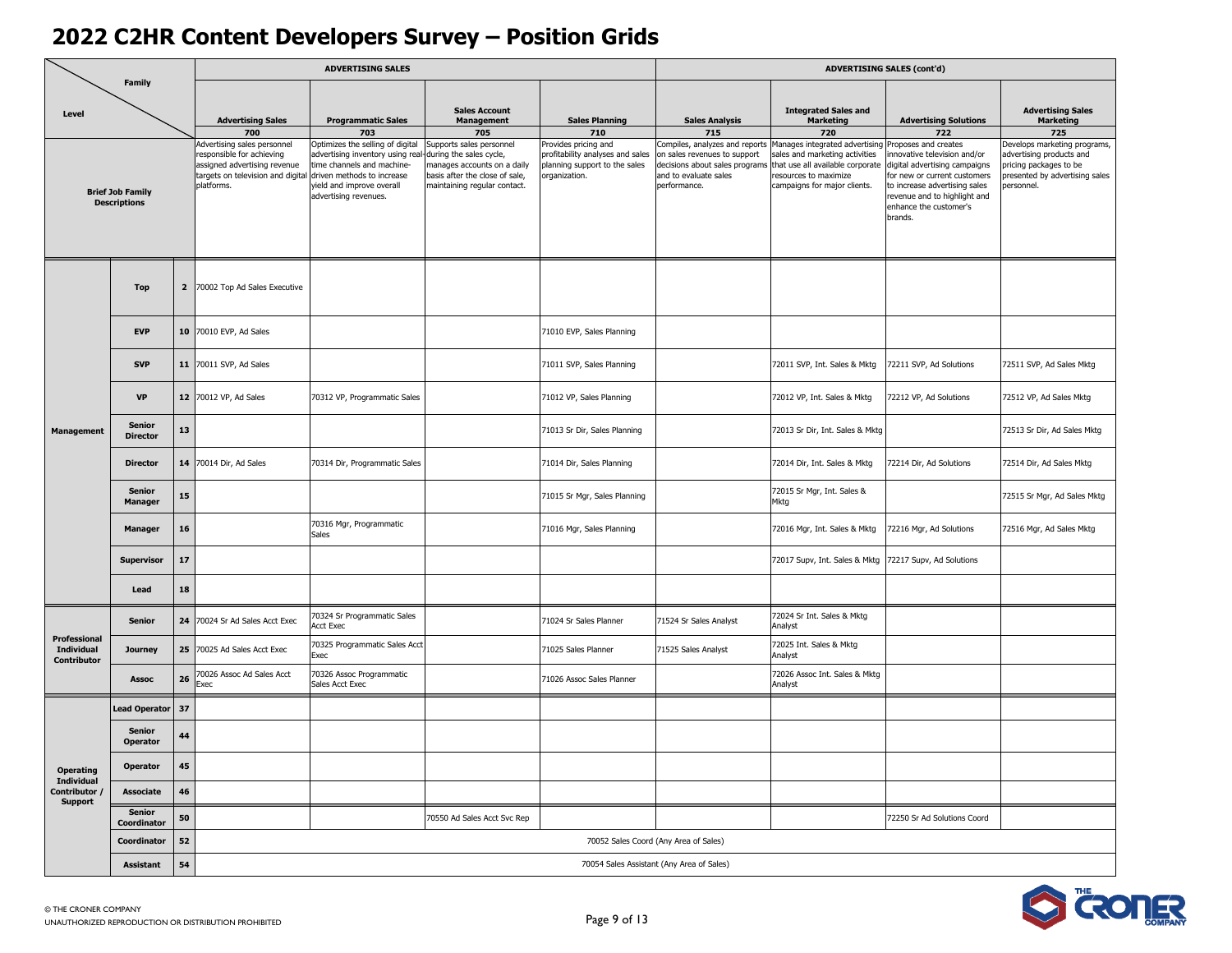| <b>Family</b><br><b>Broadcaster Affiliate</b><br><b>Digital Distribution</b><br>Level<br><b>Digital Distribution</b><br><b>International Distribution</b><br><b>Affiliate Sales</b><br><b>Relations</b><br><b>Affiliate Marketing</b><br><b>Operations</b><br>730<br>732<br>735<br>736<br>737<br>738                                                                                                                                                                                                                                                                                                                                                                                                                                                                                                                                                                                                                         | <b>SYNDICATION SALES</b><br>739<br>Drives sales and distribution of<br>shows and series to cable and TV |
|------------------------------------------------------------------------------------------------------------------------------------------------------------------------------------------------------------------------------------------------------------------------------------------------------------------------------------------------------------------------------------------------------------------------------------------------------------------------------------------------------------------------------------------------------------------------------------------------------------------------------------------------------------------------------------------------------------------------------------------------------------------------------------------------------------------------------------------------------------------------------------------------------------------------------|---------------------------------------------------------------------------------------------------------|
|                                                                                                                                                                                                                                                                                                                                                                                                                                                                                                                                                                                                                                                                                                                                                                                                                                                                                                                              |                                                                                                         |
|                                                                                                                                                                                                                                                                                                                                                                                                                                                                                                                                                                                                                                                                                                                                                                                                                                                                                                                              |                                                                                                         |
| Affiliate sales personnel<br>Develops marketing programs to<br>Negotiates contracts and deals<br>Develops and executes<br>Accountable for sales and<br>Manages, maintains and<br>responsible for achieving<br>enhances relationships with<br>be presented to and executed by<br>that ensure distribution of<br>operational strategies and/or<br>distribution of programming<br>affiliate networks and cable<br>activities that ensure distribution<br>assigned subscriber targets on<br>affiliated television broadcast<br>current and post-release content<br>content to cable operators,<br>broadcast distributors in<br>television and digital platforms.<br>on digital platforms.<br>of current and post-release<br>television broadcast networks<br>stations.<br>operators.<br>content on digital platforms.<br>and digital distributors in<br><b>Brief Job Family</b><br>international markets.<br><b>Descriptions</b> | international markets and digital<br>clients such as Hulu and Netflix.                                  |
| 73202 Top Brdcster Aff Rel<br>$\overline{\mathbf{2}}$<br>73002 Top Aff Sales Executive<br><b>Top</b><br>Executive                                                                                                                                                                                                                                                                                                                                                                                                                                                                                                                                                                                                                                                                                                                                                                                                            |                                                                                                         |
| <b>EVP</b><br>10 73010 EVP, Aff Sales                                                                                                                                                                                                                                                                                                                                                                                                                                                                                                                                                                                                                                                                                                                                                                                                                                                                                        |                                                                                                         |
| 73711 SVP, Digital Distribution<br><b>SVP</b><br>11 73011 SVP, Aff Sales<br>73211 SVP, Brdcster Aff Rel<br>73511 SVP, Aff Mktg<br>73611 SVP, Digital Distribution<br>73811 SVP, Intl Distribution<br>Ops                                                                                                                                                                                                                                                                                                                                                                                                                                                                                                                                                                                                                                                                                                                     | 73911 SVP, Syndication Sales                                                                            |
| 73712 VP, Digital Distribution<br><b>VP</b><br>12 73012 VP, Aff Sales<br>73212 VP, Brdcster Aff Rel<br>73512 VP, Aff Mktg<br>73612 VP, Digital Distribution<br>73812 VP, Intl Distribution<br>Ops                                                                                                                                                                                                                                                                                                                                                                                                                                                                                                                                                                                                                                                                                                                            | 73912 VP, Syndication Sales                                                                             |
| 73713 Sr Dir, Digital Distribution<br><b>Senior</b><br>13 73013 Sr Dir, Aff Sales<br>73613 Sr Dir, Digital Distribution<br><b>Management</b><br><b>Director</b><br>Ops                                                                                                                                                                                                                                                                                                                                                                                                                                                                                                                                                                                                                                                                                                                                                       |                                                                                                         |
| 73714 Dir, Digital Distribution<br><b>Director</b><br>14 73014 Dir, Aff Sales<br>73214 Dir, Brdcster Aff Rel<br>73514 Dir, Aff Mktg<br>73614 Dir, Digital Distribution<br>Ops                                                                                                                                                                                                                                                                                                                                                                                                                                                                                                                                                                                                                                                                                                                                                | 73914 Dir, Syndication Sales                                                                            |
| <b>Senior</b><br>15<br>Manager                                                                                                                                                                                                                                                                                                                                                                                                                                                                                                                                                                                                                                                                                                                                                                                                                                                                                               |                                                                                                         |
| 73716 Mgr, Digital Distribution<br>16 73016 Mgr, Aff Sales<br>73216 Mgr, Brdcster Aff Rel<br>73516 Mgr, Aff Mktg<br>73616 Mgr, Digital Distribution<br><b>Manager</b><br>Ops                                                                                                                                                                                                                                                                                                                                                                                                                                                                                                                                                                                                                                                                                                                                                 | 73916 Mgr, Syndication Sales                                                                            |
| 17<br><b>Supervisor</b>                                                                                                                                                                                                                                                                                                                                                                                                                                                                                                                                                                                                                                                                                                                                                                                                                                                                                                      |                                                                                                         |
| 18<br>Lead                                                                                                                                                                                                                                                                                                                                                                                                                                                                                                                                                                                                                                                                                                                                                                                                                                                                                                                   |                                                                                                         |
| 73724 Sr Digital Distribution Ops<br>24 73024 Sr Aff Sales Acct Exec<br>73524 Sr Aff Mktg IC<br>73624 Sr Digital Distribution IC<br><b>Senior</b><br>73824 Sr Intl Distribution IC<br>IC<br>Professional                                                                                                                                                                                                                                                                                                                                                                                                                                                                                                                                                                                                                                                                                                                     | 73924 Sr Syndication Sales IC                                                                           |
| <b>Individual</b><br>25<br>73025 Aff Sales Acct Exec<br>73525 Aff Mktg IC<br>73625 Digital Distribution IC<br>73725 Digital Distribution Ops IC<br>Journey<br>Contributor                                                                                                                                                                                                                                                                                                                                                                                                                                                                                                                                                                                                                                                                                                                                                    | 73925 Syndication Sales IC                                                                              |
| 73726 Assoc Digital Distribution<br>26<br>Assoc<br>Ops IC                                                                                                                                                                                                                                                                                                                                                                                                                                                                                                                                                                                                                                                                                                                                                                                                                                                                    |                                                                                                         |
| 37<br><b>Lead Operator</b>                                                                                                                                                                                                                                                                                                                                                                                                                                                                                                                                                                                                                                                                                                                                                                                                                                                                                                   |                                                                                                         |
| <b>Senior</b><br>44<br><b>Operator</b>                                                                                                                                                                                                                                                                                                                                                                                                                                                                                                                                                                                                                                                                                                                                                                                                                                                                                       |                                                                                                         |
| 45<br><b>Operator</b><br><b>Operating</b><br>Individual                                                                                                                                                                                                                                                                                                                                                                                                                                                                                                                                                                                                                                                                                                                                                                                                                                                                      |                                                                                                         |
| Contributor /<br><b>Associate</b><br>46<br><b>Support</b><br><b>Senior</b>                                                                                                                                                                                                                                                                                                                                                                                                                                                                                                                                                                                                                                                                                                                                                                                                                                                   |                                                                                                         |
| 50<br>Coordinator<br>52 73052 Aff Sales Coord (New)<br>Coordinator                                                                                                                                                                                                                                                                                                                                                                                                                                                                                                                                                                                                                                                                                                                                                                                                                                                           |                                                                                                         |
| 54<br><b>Assistant</b>                                                                                                                                                                                                                                                                                                                                                                                                                                                                                                                                                                                                                                                                                                                                                                                                                                                                                                       |                                                                                                         |

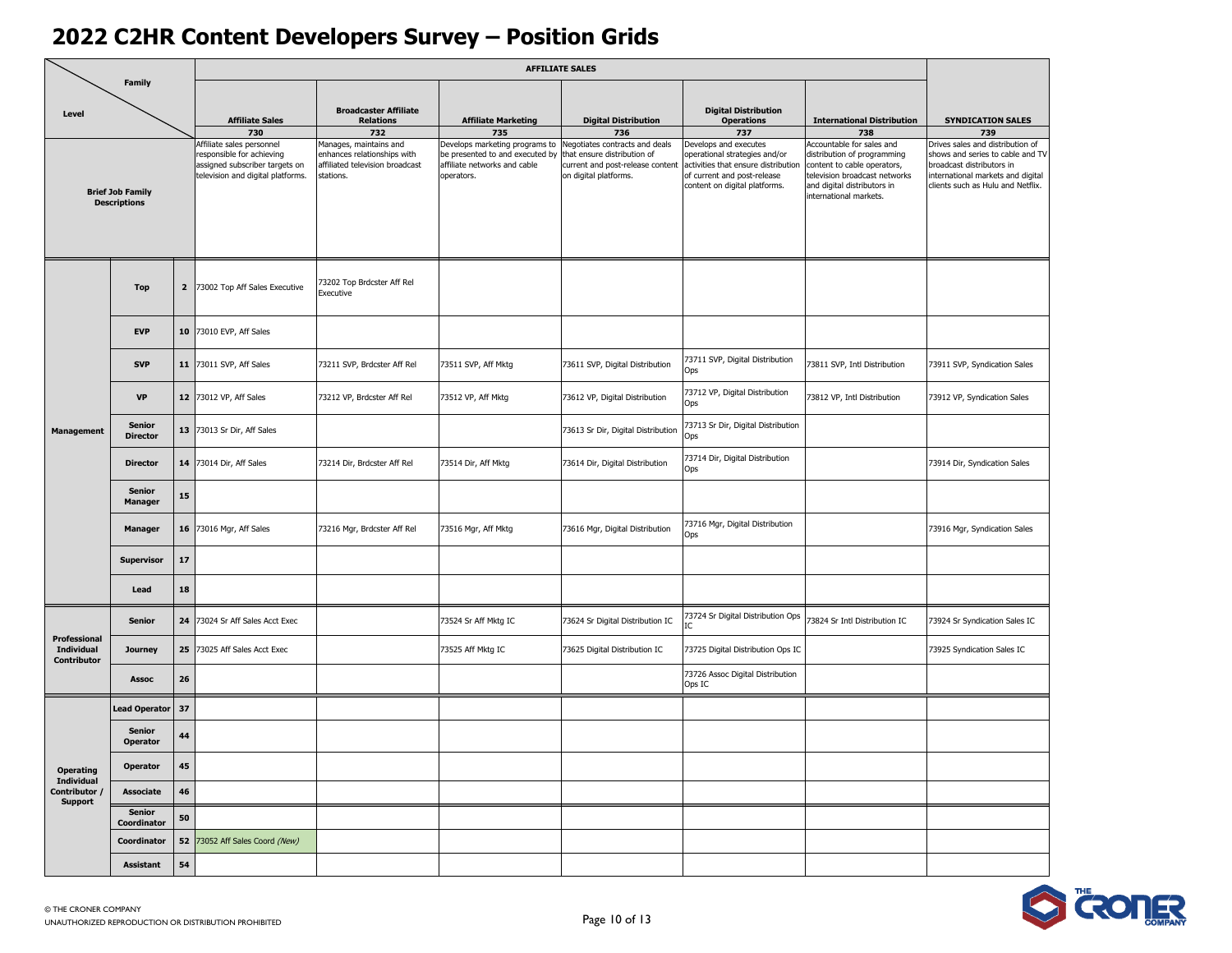| Family                           |                                                |                         |                                                                                                               |                                                                                                                                                                             | <b>SALES OPERATIONS</b>                                                                                                                                       |                                                                                                                                                                                       |                                                                                                                                                                 |                                                                               |                                                      |                                                   | <b>LEGAL AND/OR BUSINESS AFFAIRS</b>                                                                                                                                                                                                      |                                                                                                                                   |                                                                                     |                                                                                                                                                   |
|----------------------------------|------------------------------------------------|-------------------------|---------------------------------------------------------------------------------------------------------------|-----------------------------------------------------------------------------------------------------------------------------------------------------------------------------|---------------------------------------------------------------------------------------------------------------------------------------------------------------|---------------------------------------------------------------------------------------------------------------------------------------------------------------------------------------|-----------------------------------------------------------------------------------------------------------------------------------------------------------------|-------------------------------------------------------------------------------|------------------------------------------------------|---------------------------------------------------|-------------------------------------------------------------------------------------------------------------------------------------------------------------------------------------------------------------------------------------------|-----------------------------------------------------------------------------------------------------------------------------------|-------------------------------------------------------------------------------------|---------------------------------------------------------------------------------------------------------------------------------------------------|
| Level                            |                                                |                         | <b>Sales Operations</b><br>740                                                                                | <b>Advertisement</b><br><b>Inventory</b><br>750                                                                                                                             | <b>Advertisement</b><br><b>Traffic</b><br>760                                                                                                                 | <b>Sales Training</b><br>765                                                                                                                                                          | Legal and/or<br><b>Business Affairs</b><br>800                                                                                                                  | <b>Legal Counsel</b><br>805                                                   | Paralegal<br>806                                     | Contract<br><b>Administration</b><br>807          | <b>Standards and</b><br><b>Practices</b><br>810                                                                                                                                                                                           | <b>Rights and</b><br><b>Clearances</b><br>820                                                                                     | <b>Anti-Piracy</b><br>825                                                           | Licensing<br>830                                                                                                                                  |
|                                  | <b>Brief Job Family</b><br><b>Descriptions</b> |                         | Directs and<br>nplements<br>operational activities<br>that support the sales<br>force pre- and post-<br>sale. | Directs, implements<br>perational activities<br>that analyze, identify<br>and allocate available<br>ommercial<br>nventory, either for<br><b>TV</b> or digital<br>platforms. | Directs, manages,<br>mplements<br>operational activities<br>to ensure timely,<br>accurate upload,<br>tracking and billing of personnel,<br>TV or digital ads. | besigns, prepares<br><b>nd delivers</b><br>ecessary and<br>rescribed training<br>courses for sales<br>collaborating with<br>sales management to<br>determine sales<br>training needs. | Directs, implements<br>egal activities that<br>protect the interests<br>of the organization<br>and/or negotiate<br>deals for talent and<br>production services. | Provides legal counsel<br>to protect the<br>interests of assigned<br>clients. | Provides legal support<br>to corporate<br>attorneys. | Manages and<br>administers executed<br>contracts. | valuates content for<br>ompliance with<br>approved standards<br>and practices of the<br>organization and the<br>FTC.                                                                                                                      | Obtains and verifies<br>he rights of the<br>organization to air or<br>use material owned or property of the<br>created by others. | Carry out anti-piracy<br>ctivities that protect<br>the intellectual<br>rganization. | icenses the use of<br>rganization's<br>roperties to other<br>parties, or the use by<br>organization of the<br>intellectual property<br>of others. |
|                                  | <b>Top</b>                                     | $\overline{\mathbf{2}}$ |                                                                                                               |                                                                                                                                                                             |                                                                                                                                                               |                                                                                                                                                                                       |                                                                                                                                                                 |                                                                               |                                                      |                                                   | 80002 Top Legal and/or Business Affairs Executive (at Multiple Network Company, Network Group or Genre)<br>80002.5 Top Network Legal and/or Business Affairs Executive (of Single Network Company or 2nd Level of Network Group or Genre) |                                                                                                                                   |                                                                                     |                                                                                                                                                   |
|                                  | <b>EVP</b>                                     | 10                      | 74010 EVP, Sales Ops                                                                                          |                                                                                                                                                                             |                                                                                                                                                               |                                                                                                                                                                                       | 80010 EVP, Legal and<br>or Bus Aff                                                                                                                              |                                                                               |                                                      |                                                   |                                                                                                                                                                                                                                           |                                                                                                                                   |                                                                                     |                                                                                                                                                   |
|                                  | <b>SVP</b>                                     | 11                      | 74011 SVP, Sales Ops                                                                                          |                                                                                                                                                                             |                                                                                                                                                               |                                                                                                                                                                                       | 80011 SVP, Legal and<br>or Bus Aff                                                                                                                              |                                                                               |                                                      |                                                   | 81011 SVP, Stdrd &<br>Prcts                                                                                                                                                                                                               |                                                                                                                                   |                                                                                     |                                                                                                                                                   |
| <b>Management</b>                | <b>VP</b>                                      | 12 <sub>2</sub>         | 74012 VP, Sales Ops                                                                                           | 75012 VP, Inventory                                                                                                                                                         | 76012 VP, Traffic                                                                                                                                             |                                                                                                                                                                                       | 80012 VP, Legal and<br>or Bus Aff                                                                                                                               | 80512 Executive<br>Counsel                                                    |                                                      | 80712 VP, Contract<br>Admin                       | 81012 VP, Stdrd &<br>Prcts                                                                                                                                                                                                                | 82012 VP, Rghts &<br>Cirncs                                                                                                       | 32512 VP, Anti-Piracy 83012 VP, Licensing                                           |                                                                                                                                                   |
|                                  | <b>Senior</b><br><b>Director</b>               | 13                      | 74013 Sr Dir, Sales<br>Ops                                                                                    | 75013 Sr Dir,<br>inventory                                                                                                                                                  | 76013 Sr Dir, Traffic                                                                                                                                         |                                                                                                                                                                                       | 80013 Sr Dir, Legal<br>and / or Bus Aff                                                                                                                         |                                                                               |                                                      |                                                   |                                                                                                                                                                                                                                           |                                                                                                                                   |                                                                                     |                                                                                                                                                   |
|                                  | <b>Director</b>                                | 14                      | 74014 Dir, Sales Ops                                                                                          | 75014 Dir, Inventory                                                                                                                                                        | 76014 Dir, Traffic                                                                                                                                            | 76514 Dir, Sales<br>Training                                                                                                                                                          | 80014 Dir, Legal and<br>or Bus Aff                                                                                                                              | 80514 Sr Counsel                                                              |                                                      | 80714 Dir, Contract<br>Admin                      | 81014 Dir, Stdrd &<br>Prcts                                                                                                                                                                                                               | 82014 Dir, Rghts &<br>Cirncs                                                                                                      | 82514 Dir, Anti-Piracy 83014 Dir, Licensing                                         |                                                                                                                                                   |
|                                  | Senior<br><b>Manager</b>                       | 15                      | 74015 Sr Mgr, Sales<br>Ops                                                                                    | 75015 Sr Mgr,<br>inventory                                                                                                                                                  | 76015 Sr Mgr, Traffic                                                                                                                                         | 76515 Sr Mgr, Sales<br>Training                                                                                                                                                       | 80015 Sr Mgr, Legal<br>and / or Bus Aff                                                                                                                         |                                                                               |                                                      |                                                   | 81015 Sr Mgr, Stdrd & 82015 Sr Mgr, Rghts<br>Prcts                                                                                                                                                                                        | & Cirncs                                                                                                                          |                                                                                     |                                                                                                                                                   |
|                                  | <b>Manager</b>                                 | 16                      |                                                                                                               | 74016 Mgr, Sales Ops 75016 Mgr, Inventory 76016 Mgr, Traffic                                                                                                                |                                                                                                                                                               | 76516 Mgr, Sales<br>Tranining                                                                                                                                                         | 80016 Mgr, Legal and<br>or Bus Aff                                                                                                                              | 80516 Counsel                                                                 |                                                      | 80716 Mgr, Contract<br>Admin                      | 81016 Mgr, Stdrd &<br>Prcts                                                                                                                                                                                                               | 82016 Mgr, Rghts &<br>Cirncs                                                                                                      | 32516 Mgr, Anti-<br>'iracy                                                          | 83016 Mgr, Licensing                                                                                                                              |
|                                  | <b>Supervisor</b>                              | 17                      |                                                                                                               |                                                                                                                                                                             | 76017 Supv, Traffic                                                                                                                                           |                                                                                                                                                                                       |                                                                                                                                                                 |                                                                               |                                                      |                                                   |                                                                                                                                                                                                                                           |                                                                                                                                   |                                                                                     |                                                                                                                                                   |
|                                  | Lead                                           | 18                      |                                                                                                               |                                                                                                                                                                             |                                                                                                                                                               | 76518 Lead Sales<br>Trainer                                                                                                                                                           |                                                                                                                                                                 |                                                                               | 80618 Lead Paralegal                                 |                                                   |                                                                                                                                                                                                                                           |                                                                                                                                   |                                                                                     |                                                                                                                                                   |
| Professional                     | <b>Senior</b>                                  | 24                      | 74024 Sr Sales Ops<br>Spec                                                                                    | 75024 Sr Inventory<br><b>Analyst</b>                                                                                                                                        | 76024 Sr Traffic Spec                                                                                                                                         | 76524 Sr Sales<br>Trainer                                                                                                                                                             |                                                                                                                                                                 | 80524 Sr Assoc<br>Counsel (New)                                               | 30624 Sr Paralegal                                   | 80724 Sr Contract<br>Mar                          | 81024 Sr Stdrd &<br>Prcts Editor                                                                                                                                                                                                          |                                                                                                                                   | 82524 Sr Anti-Piracy<br>Spec                                                        |                                                                                                                                                   |
| Individual<br><b>Contributor</b> | Journey                                        | 25                      | '4025 Sales Ops<br>Spec                                                                                       | 75025 Inventory<br>Analyst                                                                                                                                                  | 76025 Traffic Spec                                                                                                                                            | 76525 Sales Trainer                                                                                                                                                                   |                                                                                                                                                                 |                                                                               | 30625 Paralegal                                      | 80725 Contract Mgr                                | 81025 Stdrd & Prcts<br>Editor                                                                                                                                                                                                             | 82025 Rghts & Clrncs<br>Admnstr                                                                                                   | 82525 Anti-Piracy<br>Spec                                                           | 83025 Licensing<br>Specialist                                                                                                                     |
|                                  | <b>Assoc</b>                                   | 26                      | '4026 Assoc Sales<br>Ops Spec                                                                                 |                                                                                                                                                                             | 76026 Assoc Traffic<br>Spec                                                                                                                                   |                                                                                                                                                                                       |                                                                                                                                                                 |                                                                               | 30626 Assoc Paralegal                                | 80726 Assoc Contract<br>Mar                       |                                                                                                                                                                                                                                           |                                                                                                                                   |                                                                                     |                                                                                                                                                   |
|                                  | Lead Operator                                  | 37                      |                                                                                                               |                                                                                                                                                                             |                                                                                                                                                               |                                                                                                                                                                                       |                                                                                                                                                                 |                                                                               |                                                      |                                                   |                                                                                                                                                                                                                                           |                                                                                                                                   |                                                                                     |                                                                                                                                                   |
|                                  | Senior<br><b>Operator</b>                      | 44                      |                                                                                                               |                                                                                                                                                                             |                                                                                                                                                               |                                                                                                                                                                                       |                                                                                                                                                                 |                                                                               |                                                      |                                                   |                                                                                                                                                                                                                                           |                                                                                                                                   |                                                                                     |                                                                                                                                                   |
| <b>Operating</b><br>Individual   | <b>Operator</b>                                | 45                      |                                                                                                               |                                                                                                                                                                             |                                                                                                                                                               |                                                                                                                                                                                       |                                                                                                                                                                 |                                                                               |                                                      |                                                   |                                                                                                                                                                                                                                           |                                                                                                                                   |                                                                                     |                                                                                                                                                   |
| Contributor<br><b>Support</b>    | <b>Associate</b>                               | 46                      |                                                                                                               |                                                                                                                                                                             |                                                                                                                                                               |                                                                                                                                                                                       |                                                                                                                                                                 |                                                                               |                                                      |                                                   |                                                                                                                                                                                                                                           |                                                                                                                                   |                                                                                     |                                                                                                                                                   |
|                                  | <b>Senior</b><br>Coordinator                   | 50                      |                                                                                                               |                                                                                                                                                                             | 76050 Sr Traffic<br>Coord                                                                                                                                     |                                                                                                                                                                                       | 80050 Sr Legal Coord                                                                                                                                            |                                                                               |                                                      | 80750 Contract<br>Admnstr                         |                                                                                                                                                                                                                                           |                                                                                                                                   |                                                                                     |                                                                                                                                                   |
|                                  | Coordinator                                    | 52                      |                                                                                                               |                                                                                                                                                                             | 76052 Traffic Coord                                                                                                                                           |                                                                                                                                                                                       | 80052 Legal Coord                                                                                                                                               |                                                                               |                                                      |                                                   | 81052 Stdrd & Prcts<br>Coord                                                                                                                                                                                                              | 82052 Rghts & Clrncs<br>Coord                                                                                                     |                                                                                     | 83052 Licensing<br>Coord                                                                                                                          |
|                                  | <b>Assistant</b>                               | 54                      |                                                                                                               |                                                                                                                                                                             |                                                                                                                                                               |                                                                                                                                                                                       |                                                                                                                                                                 |                                                                               |                                                      |                                                   |                                                                                                                                                                                                                                           |                                                                                                                                   |                                                                                     |                                                                                                                                                   |

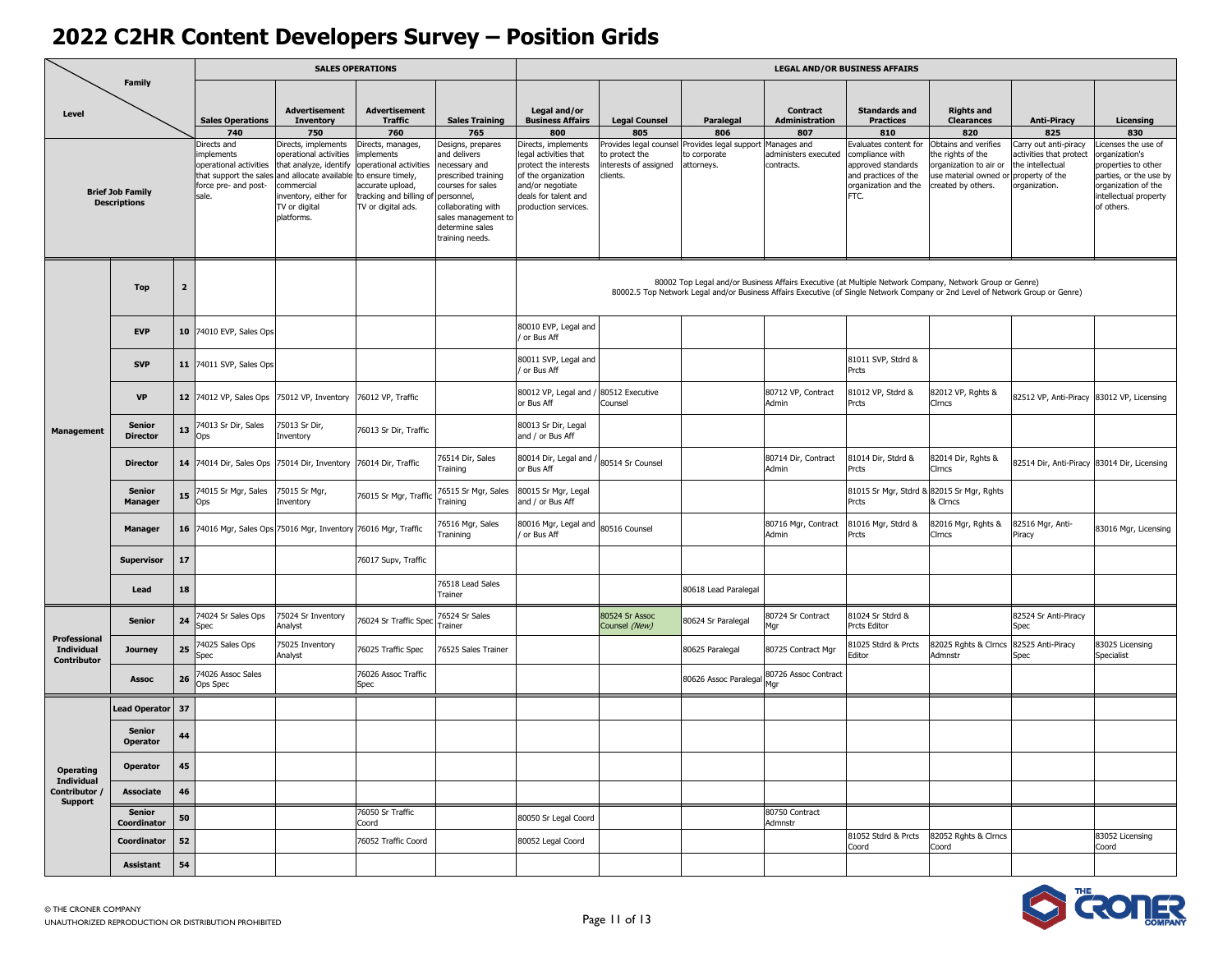|                                       |                                                |                         |                                                                                                                                                                                  |                                                                                                                                                                                                   |                                                                                                                                                           |                                                                                                                                                                                                                            |                                                                                                                                                                                                         |                                                                                                                              | <b>GENERAL AND ADMINISTRATIVE</b>                                                                                          |                                                                                                                                           |                                                                                                                                       |                                                                     |                                                                                                                                                                                                                                          |                                                                                                                                                  |
|---------------------------------------|------------------------------------------------|-------------------------|----------------------------------------------------------------------------------------------------------------------------------------------------------------------------------|---------------------------------------------------------------------------------------------------------------------------------------------------------------------------------------------------|-----------------------------------------------------------------------------------------------------------------------------------------------------------|----------------------------------------------------------------------------------------------------------------------------------------------------------------------------------------------------------------------------|---------------------------------------------------------------------------------------------------------------------------------------------------------------------------------------------------------|------------------------------------------------------------------------------------------------------------------------------|----------------------------------------------------------------------------------------------------------------------------|-------------------------------------------------------------------------------------------------------------------------------------------|---------------------------------------------------------------------------------------------------------------------------------------|---------------------------------------------------------------------|------------------------------------------------------------------------------------------------------------------------------------------------------------------------------------------------------------------------------------------|--------------------------------------------------------------------------------------------------------------------------------------------------|
| Level                                 | <b>Family</b>                                  |                         | <b>BUSINESS</b><br><b>DEVELOPMENT</b><br>840                                                                                                                                     | <b>CUSTOMER</b><br><b>SUPPORT</b><br>880                                                                                                                                                          | <b>Human Resources</b><br>900                                                                                                                             | <b>Recruiting</b><br>(New Family)<br>902                                                                                                                                                                                   | <b>Inclusion and</b><br><b>Diversity</b><br>905                                                                                                                                                         | <b>Finance</b><br>910                                                                                                        | <b>Controller</b><br>912                                                                                                   | Production<br><b>Accounting</b><br>920                                                                                                    | <b>Royalty</b><br><b>Accounting</b><br>923                                                                                            | <b>Production</b><br><b>Financial Analysis</b><br>925               | <b>Financial</b><br>Compliance /<br><b>Audit</b><br>(New Family)<br>926                                                                                                                                                                  | <b>Participation and</b><br><b>Residuals</b><br>927                                                                                              |
|                                       | <b>Brief Job Family</b><br><b>Descriptions</b> |                         | tesearches,<br>evaluates, negotiates<br>and then manages<br>new ventures,<br>partnerships, barter<br>arrangements, joint<br>ventures for non-<br>traditional revenue<br>streams. | rovides technical<br>support, and sales<br>and billing support.<br>Develops,<br>mplements and<br>executes policies and<br>procedures to<br>acilitate a quality<br>customer service<br>experience. | Directs and<br>mplements activities<br>that maximize<br>attraction, retention,<br>motivation,<br>professional growth<br>and productivity of<br>employees. | Develops, administers<br>and executes staffing<br>trategies, programs<br>and processes to<br>nsure the<br>rganization recruits<br>equired talent.<br>Sources, interviews<br>and supports the<br>selection of<br>employees. | Develops, administers<br>and monitors<br>strategies, programs<br>and initiatives to<br>achieve a diverse and<br>inclusive environment<br>both within the<br>organization and in<br>distributed content. | Directs and<br>mplements activities<br>related to financial<br>forecasting, analysis<br>and controls at the<br>praanization. | Directs and<br>nplements activities<br>elated to corporate<br>accounting and<br>inancial reporting at<br>the organization. | orecasts, budgets,<br>racks, reports,<br>acilitates accounts<br>payable and<br>eceivable to track<br>production costs for<br>productions. | insures that royaltie<br>wed to or by the<br>organization are<br>ecorded, entered<br>into the accounting<br>system, paid,<br>eceived. | Collects, analyzes<br>and reports on status<br>of production costs. | Oversees, develops<br>and administers<br>programs to ensure<br>compliance with<br>financial regulatory<br>requirements (e.g.,<br>Sarbanes-Oxley) and<br>adherence to internal<br>procedures and<br>processes for<br>financial reporting. | Directs and<br>nplements<br>fulfillment of<br>ontractual<br>bligations entered<br>to by the<br>rganization for<br>participation and<br>esiduals. |
|                                       | <b>Top</b>                                     | $\overline{\mathbf{2}}$ |                                                                                                                                                                                  |                                                                                                                                                                                                   | 90002 Top HR<br>Executive<br>90002.5 Top Network<br>HR Executive                                                                                          |                                                                                                                                                                                                                            | 90502 Chief Inclusion 8<br>Diversity Officer                                                                                                                                                            | 91002 CFO<br>91002.5 Top Ntwk<br>Finance Exec                                                                                |                                                                                                                            |                                                                                                                                           |                                                                                                                                       |                                                                     |                                                                                                                                                                                                                                          |                                                                                                                                                  |
|                                       | <b>EVP</b>                                     | 10                      | 84010 EVP, Bus Dev                                                                                                                                                               |                                                                                                                                                                                                   | 90010 EVP, HR                                                                                                                                             |                                                                                                                                                                                                                            | 90510 EVP, Inclusion &<br>Diversity                                                                                                                                                                     | 91010 EVP, Finance                                                                                                           |                                                                                                                            |                                                                                                                                           |                                                                                                                                       |                                                                     |                                                                                                                                                                                                                                          |                                                                                                                                                  |
| <b>Management</b>                     | <b>SVP</b>                                     | 11                      | 84011 SVP, Bus Dev                                                                                                                                                               | 88011 SVP, Cust<br>Support                                                                                                                                                                        | 90011 SVP, HR                                                                                                                                             |                                                                                                                                                                                                                            | 90511 SVP, Inclusion &<br>Diversity                                                                                                                                                                     | 91011 SVP, Finance                                                                                                           | 91211 SVP.<br>Controller                                                                                                   |                                                                                                                                           |                                                                                                                                       |                                                                     |                                                                                                                                                                                                                                          |                                                                                                                                                  |
|                                       | <b>VP</b>                                      | 12 <sup>2</sup>         | 84012 VP. Bus Dev                                                                                                                                                                | 88012 VP, Cust<br>Support                                                                                                                                                                         | 90012 VP, HR                                                                                                                                              | 90212 VP, Recruiting<br>(New)                                                                                                                                                                                              | 90512 VP, Inclusion &<br>Diversity                                                                                                                                                                      | 91012 VP, Finance                                                                                                            | 91212 VP, Controller                                                                                                       | 92012 VP, Prodn<br>Accounting                                                                                                             |                                                                                                                                       | 92512 VP, Prodn<br>Finance                                          |                                                                                                                                                                                                                                          | 92712 VP, Partcipt &<br>Residuals                                                                                                                |
|                                       | <b>Senior</b><br><b>Director</b>               | 13                      | 84013 Sr Dir, Bus<br>Dev                                                                                                                                                         | 88013 Sr Dir, Cust<br>Support                                                                                                                                                                     | 90013 Sr Dir, HR                                                                                                                                          |                                                                                                                                                                                                                            | 90513 Sr Dir, Inclusion<br>& Diversity                                                                                                                                                                  | 91013 Sr Dir, Finance                                                                                                        | 91213 Sr Dir,<br>Controller                                                                                                |                                                                                                                                           |                                                                                                                                       |                                                                     |                                                                                                                                                                                                                                          |                                                                                                                                                  |
|                                       | <b>Director</b>                                | 14                      | 84014 Dir, Bus Dev                                                                                                                                                               | 88014 Dir, Cust<br>Support                                                                                                                                                                        | 90014 Dir, HR                                                                                                                                             | 90214 Dir, Recruiting<br>(New)                                                                                                                                                                                             | 90514 Dir, Inclusion &<br>Diversity                                                                                                                                                                     | 91014 Dir, Finance                                                                                                           | 91214 Dir, Controller                                                                                                      | 92014 Dir, Prodn<br>Accounting                                                                                                            |                                                                                                                                       | 92514 Dir, Prodn<br>Finance                                         | 92614 Dir, Financial<br>Compliance / Audit<br>(New)                                                                                                                                                                                      | 92714 Dir, Partcipt &<br><b>Residuals</b>                                                                                                        |
|                                       | Senior<br><b>Manager</b>                       | 15                      | 84015 Sr Mgr, Bus<br>Dev                                                                                                                                                         | 88015 Sr Mgr, Cust<br>Support                                                                                                                                                                     | 90015 Sr Mgr, HR<br>(Business Partner)                                                                                                                    |                                                                                                                                                                                                                            | 90515 Sr Mgr, Inclusion<br>& Diversity                                                                                                                                                                  | 91015 Sr Mgr,<br><b>Finance</b>                                                                                              | 91215 Sr Mgr,<br>Controller                                                                                                | 92015 Sr Mgr, Prodn<br>Accounting                                                                                                         |                                                                                                                                       |                                                                     |                                                                                                                                                                                                                                          |                                                                                                                                                  |
|                                       | Manager                                        |                         | 16 84016 Mgr, Bus Dev                                                                                                                                                            | 88016 Mgr, Cust<br>Support                                                                                                                                                                        | 90016 Mgr, HR<br>(Business Partner)                                                                                                                       | 90216 Mgr, Recruiting<br>'New)                                                                                                                                                                                             | 90516 Mgr, Inclusion &<br>Diversity                                                                                                                                                                     | 91016 Mgr, Finance                                                                                                           | 91216 Mgr,<br>controller                                                                                                   | 92016 Mgr, Prodn<br>Accounting                                                                                                            |                                                                                                                                       | 92516 Mgr, Prodn<br>Finance                                         | 92616 Mgr, Financia<br>Compliance / Audit<br>(New)                                                                                                                                                                                       | 2716 Mgr, Partcipt<br><b>Residuals</b>                                                                                                           |
|                                       | <b>Supervisor</b>                              | 17                      |                                                                                                                                                                                  |                                                                                                                                                                                                   |                                                                                                                                                           |                                                                                                                                                                                                                            |                                                                                                                                                                                                         |                                                                                                                              |                                                                                                                            |                                                                                                                                           |                                                                                                                                       |                                                                     |                                                                                                                                                                                                                                          |                                                                                                                                                  |
|                                       | Lead                                           | 18                      |                                                                                                                                                                                  |                                                                                                                                                                                                   |                                                                                                                                                           | 90218 Lead Recruiter<br>(New)                                                                                                                                                                                              |                                                                                                                                                                                                         |                                                                                                                              |                                                                                                                            |                                                                                                                                           |                                                                                                                                       |                                                                     |                                                                                                                                                                                                                                          |                                                                                                                                                  |
| Professional                          | <b>Senior</b>                                  | 24                      | 84024 Sr Bus Dev<br>Analyst                                                                                                                                                      |                                                                                                                                                                                                   | 90024 Sr HR<br>Generalist                                                                                                                                 | 90224 Sr Recruiter<br>(New)                                                                                                                                                                                                |                                                                                                                                                                                                         | 91024 Sr Financial<br>Analyst                                                                                                |                                                                                                                            |                                                                                                                                           |                                                                                                                                       | 92524 Sr Prodn<br><b>Financial Analyst</b>                          |                                                                                                                                                                                                                                          | 92724 Sr Partcipt &<br>Residuals Analyst                                                                                                         |
| <b>Individual</b><br>Contributor      | <b>Journey</b>                                 | 25                      | 84025 Bus Dev<br>Analyst                                                                                                                                                         |                                                                                                                                                                                                   | 90025 HR Generalist                                                                                                                                       | 90225 Recruiter (New)                                                                                                                                                                                                      | 90525 Inclusion &<br>Diversity IC                                                                                                                                                                       | 91025 Financial<br>Analyst                                                                                                   |                                                                                                                            | 92025 Prodn<br>Accountant                                                                                                                 | 92325 Royalty<br>Accountant                                                                                                           | 92525 Prodn<br><b>Financial Analyst</b>                             |                                                                                                                                                                                                                                          | 92725 Partcipt &<br>Residuals Analyst                                                                                                            |
|                                       | <b>Assoc</b>                                   | 26                      | 84026 Assoc Bus Dev<br>Analyst                                                                                                                                                   |                                                                                                                                                                                                   |                                                                                                                                                           | 90226 Assoc Recruiter<br>(New)                                                                                                                                                                                             |                                                                                                                                                                                                         | 91026 Assoc<br>Financial Analyst                                                                                             |                                                                                                                            |                                                                                                                                           |                                                                                                                                       |                                                                     |                                                                                                                                                                                                                                          |                                                                                                                                                  |
|                                       | <b>Lead Operator</b>                           | 37                      |                                                                                                                                                                                  |                                                                                                                                                                                                   |                                                                                                                                                           |                                                                                                                                                                                                                            |                                                                                                                                                                                                         |                                                                                                                              |                                                                                                                            |                                                                                                                                           |                                                                                                                                       |                                                                     |                                                                                                                                                                                                                                          |                                                                                                                                                  |
|                                       | Senior<br><b>Operator</b>                      | 44                      |                                                                                                                                                                                  |                                                                                                                                                                                                   |                                                                                                                                                           |                                                                                                                                                                                                                            |                                                                                                                                                                                                         |                                                                                                                              |                                                                                                                            |                                                                                                                                           |                                                                                                                                       |                                                                     |                                                                                                                                                                                                                                          |                                                                                                                                                  |
| <b>Operating</b><br><b>Individual</b> | <b>Operator</b>                                | 45                      |                                                                                                                                                                                  |                                                                                                                                                                                                   |                                                                                                                                                           |                                                                                                                                                                                                                            |                                                                                                                                                                                                         |                                                                                                                              |                                                                                                                            |                                                                                                                                           |                                                                                                                                       |                                                                     |                                                                                                                                                                                                                                          |                                                                                                                                                  |
| Contributor<br><b>Support</b>         | <b>Associate</b>                               | 46                      |                                                                                                                                                                                  |                                                                                                                                                                                                   |                                                                                                                                                           |                                                                                                                                                                                                                            |                                                                                                                                                                                                         |                                                                                                                              |                                                                                                                            |                                                                                                                                           |                                                                                                                                       |                                                                     |                                                                                                                                                                                                                                          |                                                                                                                                                  |
|                                       | <b>Senior</b><br>Coordinator                   | 50                      |                                                                                                                                                                                  | 88050 Sr Cust<br>Support Rep                                                                                                                                                                      | 90050 Sr HR Coord                                                                                                                                         |                                                                                                                                                                                                                            |                                                                                                                                                                                                         |                                                                                                                              |                                                                                                                            |                                                                                                                                           |                                                                                                                                       |                                                                     |                                                                                                                                                                                                                                          |                                                                                                                                                  |
|                                       | Coordinator                                    | 52                      |                                                                                                                                                                                  | 88052 Cust Support<br>Rep                                                                                                                                                                         | 90052 HR Coord                                                                                                                                            | 90252 Recruiting<br>Coord (New)                                                                                                                                                                                            |                                                                                                                                                                                                         |                                                                                                                              |                                                                                                                            | 92052 Prodn<br><b>Accounting Coord</b>                                                                                                    |                                                                                                                                       |                                                                     |                                                                                                                                                                                                                                          | 92752 Partcipt &<br>Residuals Coord                                                                                                              |
|                                       | <b>Assistant</b>                               | 54                      |                                                                                                                                                                                  | 88054 Cust Support<br>Asst                                                                                                                                                                        | 90054 HR Asst                                                                                                                                             |                                                                                                                                                                                                                            |                                                                                                                                                                                                         |                                                                                                                              |                                                                                                                            |                                                                                                                                           |                                                                                                                                       |                                                                     |                                                                                                                                                                                                                                          |                                                                                                                                                  |